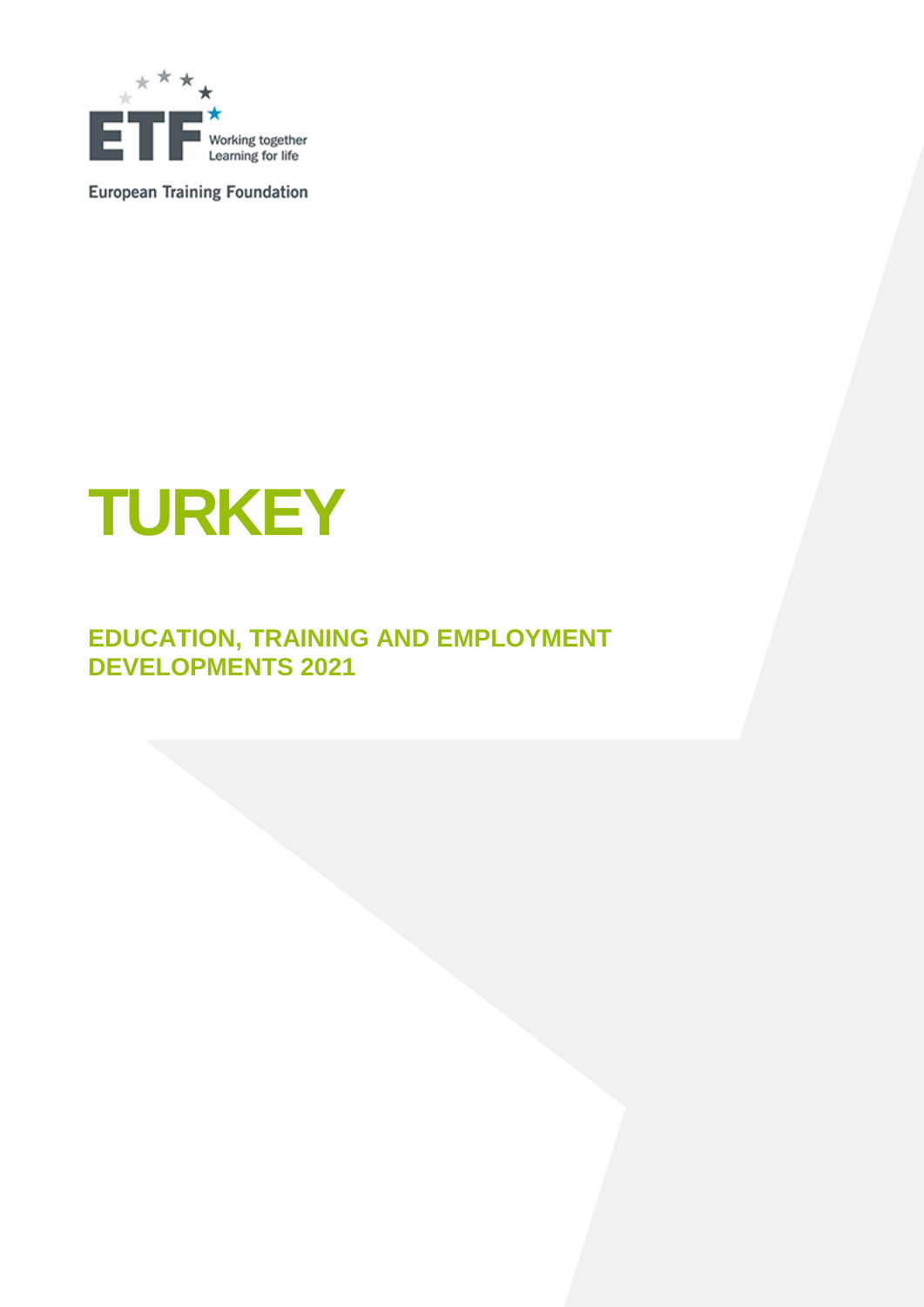The contents of this paper are the sole responsibility of the ETF and do not necessarily reflect the views of the EU institutions.

© European Training Foundation, 2021

Reproduction is authorised provided the source is acknowledged.

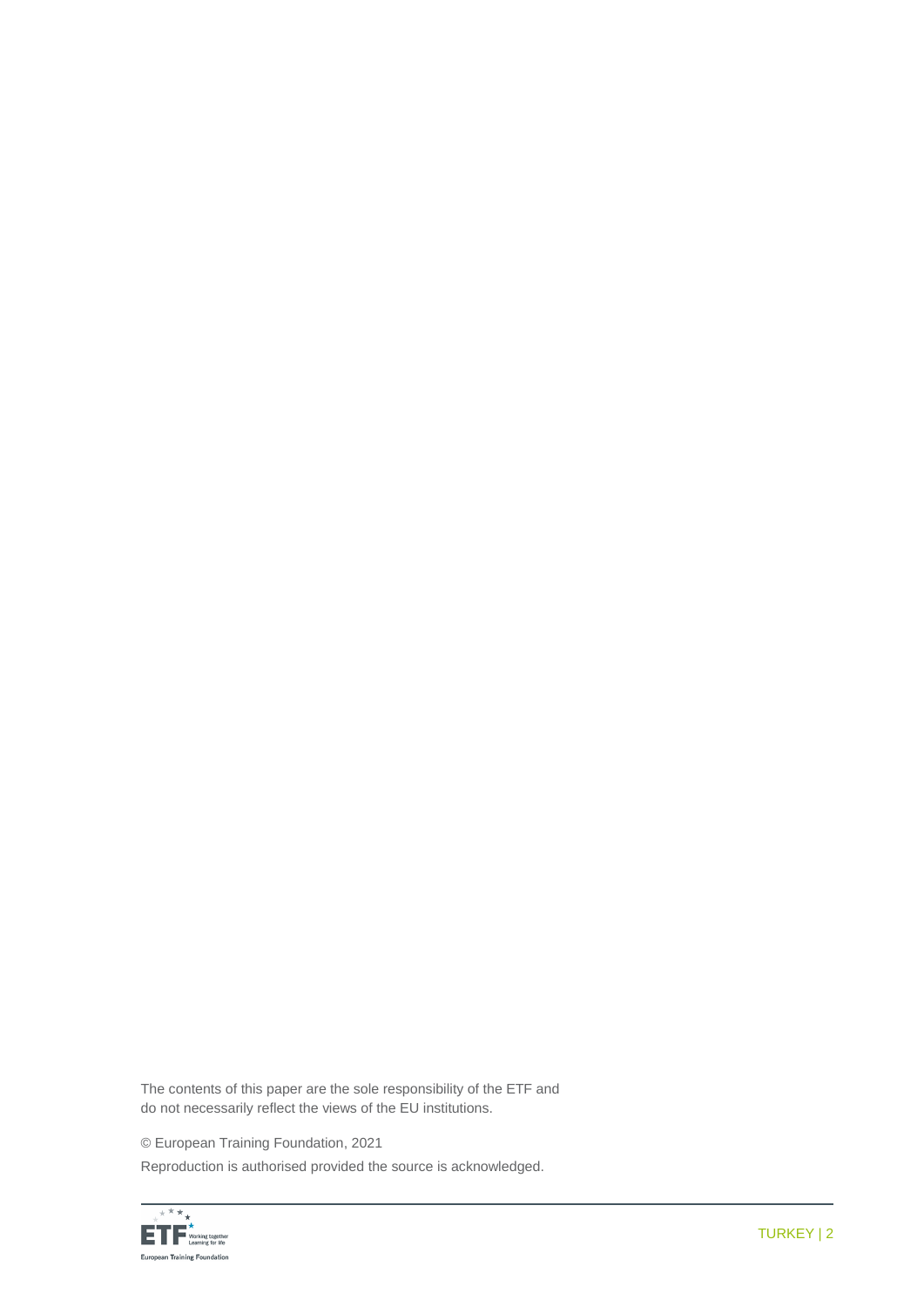### **KEY POLICY DEVELOPMENTS IN EDUCATION, TRAINING AND EMPLOYMENT**

Turkey is a large European Union (EU) candidate country with a population of over 83.4 million, its per capita gross domestic product (GDP) was USD 28 435 and life expectancy was 77.7 years in 2020 [\(https://data.oecd.org/turkey.htm\)](https://data.oecd.org/turkey.htm). Turkey's economic and social development performance has led to increased employment and income and made Turkey an upper-middle-income country. According to the OECD Turkey Economic Forecast Summary, 2021 [\(https://www.oecd.org/economy/turkey](https://www.oecd.org/economy/turkey-economic-snapshot/)[economic-snapshot/\)](https://www.oecd.org/economy/turkey-economic-snapshot/) and in the absence of further major shocks, GDP growth is projected to be 5.7% in 2021 before easing to 3.4% in 2022.

Turkey is a key strategic partner of the EU on issues such as migration, security, counter-terrorism, and the economy, which are important for relations between the EU and Turkey https://ec.europa.eu/neighbourhood-enlargement/enlargement-policy/negotiations-status/turkey\_en. Education and culture, science and research and audio-visual and ICT policies bring together people, as well as researchers, labs, economic operators, SMEs, and the EU and multinationals. Turkey has made good progress in science and research, in its e-infrastructure, under Chapter 25 on Science and Research and Chapter 26 on Education and Training. Participation in the EU Horizon 2020 programme is still below expectations. Efforts are being made to encourage its research and innovation community to strengthen its participation – specifically its success rates. Turkey's efforts in stepping up its ranking in the European Innovation Scoreboard have led to tangible improvements in the scoring.

A persistent geographical East-West divide affects the Turkish economy and labour market. According to the World Bank Turkey Overview (2021), there has been a slowdown in reforms in several areas. This, together with economic vulnerabilities, risks reversing some of the progress made to date in Turkey. Due to the COVID-19 effect, the current overall macroeconomic picture is more vulnerable and uncertain, given rising inflation and unemployment, contracting investments, elevated corporate and financial sector vulnerabilities, and a patchy implementation of corrective policy actions and reforms. There are also significant external headwinds due to ongoing geopolitical tensions in the subregion (World Bank, 2021, https://www.worldbank.org/en/country/turkey/overview#1).

At the outset of the COVID-19 crisis, the Turkish Ministry of National Education established a series of policy actions to maintain education services and meet the larger needs of society. Throughout this period Turkey could rely on a strengthened distance education environment to provide teachers, students and parents with an extensive variety of solutions for pedagogical continuity. The deployed solutions immediately covered all levels from primary to secondary education, including vocational education and training (VET), and partly consisted of a package of academic, social and psychological support delivered through online teaching, radio, television and other media (ETF, 2020). The government is building on the Turkey Education 2023 strategy, by increasing access to and the use of e-platforms, already created e-graduate websites, as well as platforms for teacher training and ICTbased curricula. The government has taken measures such as providing free connectivity to students and teachers on mobile services to facilitate access to online educational platforms.

Turkey has responded to the challenges posed by technological changes through several policies and actions. However, and as a large country in an age of digitalisation, Turkey faces and will continue to face many and various human capital development challenges. In economic terms, the most pressing of these concerns making the transition from a low-tech to a high-tech country and a middle- to a high-

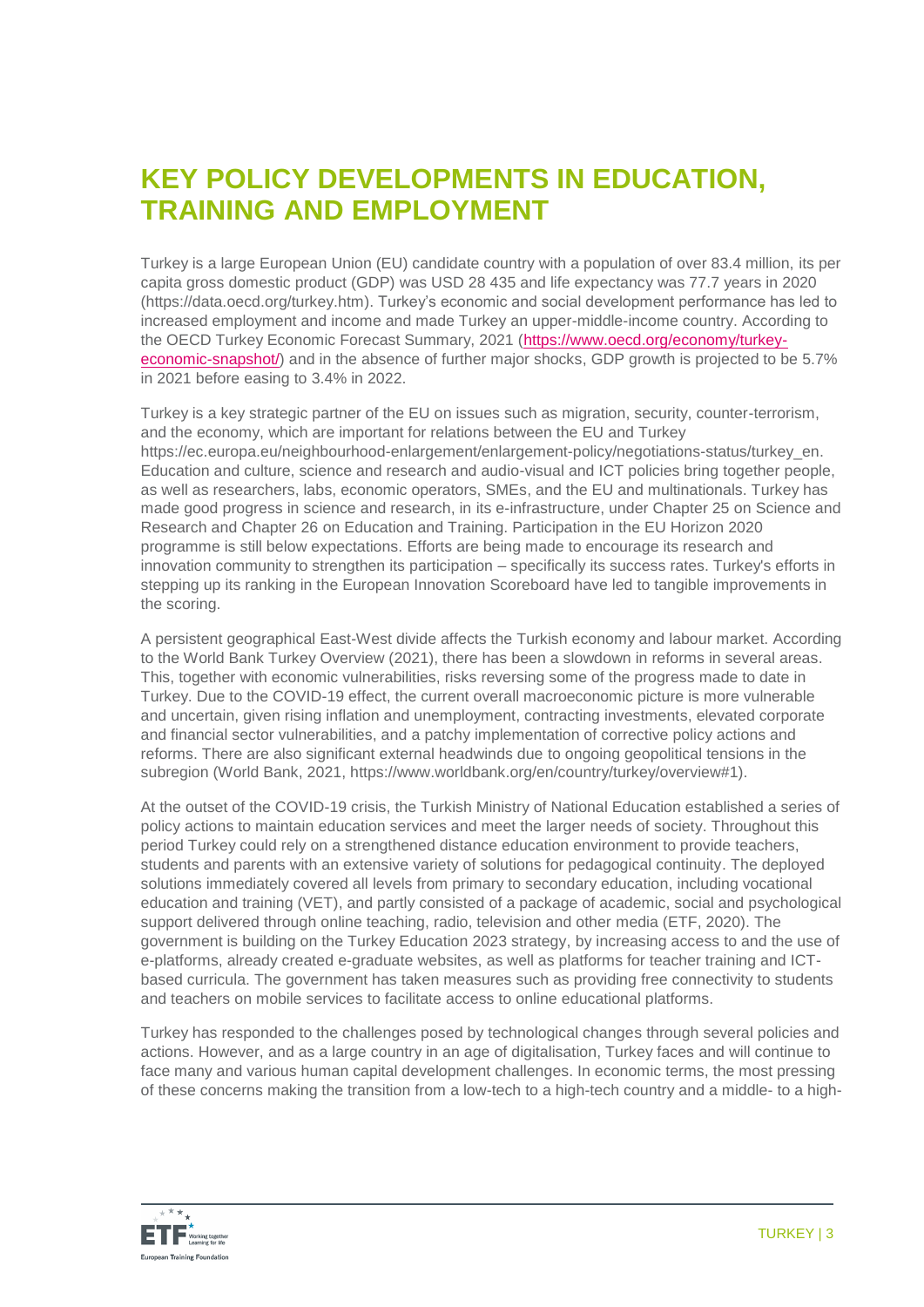income country1. These developments and others are impacted also by growing economic vulnerabilities and a more challenging external environment.

Turkey's parliament ratified the Paris climate agreement on 6 October 2021, making it the last G20 country to do so. As one of the biggest partners of the European Bank for Reconstruction and Development (EBRD), this is considered a very welcome step forward for Turkey to benefit from the EBRD, which aims to make a majority of EBRD investments green by 2025 and to align with the goals of [the Paris Agreement](https://www.ebrd.com/news/2021/ebrd-announces-full-paris-alignment-by-end2022-.html) on climate change by 2023.

Turkey's public institutions report on all Sustainable Development Goals (SDGs). The private sector and academia are highly engaged. For example, TUSIAD, MUSIAD, TURKONFED, BCSD Turkey, TOBB run national reviews that focus on best private sector practices to integrate SDGs into their processes.

The Turkish Economic Reform Programme 2020–2022 provides the basis for progress in the form of measures for technical and vocational education and training (VET). These include the preparation of digital content and skills-based programmes; updating curricula in vocational and technical education; support for applications for inventions, patents, and utility models; and the establishment of a private sector cooperation protocol for vocational training and skills development. Turkey has developed policies and actions for the improvement of education and skills provision with a focus on improving the quality and equality of educational achievement at all levels, as evidenced by the latest EU benchmarks and acknowledged by the OECD 'Organisation for Economic Co-operation and Development policy report' (OECD, 2021).

Turkey remains a key strategic partner of the EU on issues such as migration, security, counterterrorism, and the economy. Hosting 3.6 million refugees (4.3% of the total population at the end of 2019) is a major challenge for Turkey (United Nations, 2019). Refugees represent a comparable proportion of the working age population. A minority has been cleared for formal labour market participation, but the great majority work informally, amplifying informality in regions where the refugee population is large. Turkey has received EU humanitarian funding of approximately EUR 6 billion under the EU Facility for Refugees in Turkey. Discussions on the renewal of the EU– Turkey facility for the integration of refugees will notably focus on updating the integration strategy for the four million Syrian refugees living in Turkey (European Commission, 2020)<sup>2</sup>.

<sup>2</sup> https://ec.europa.eu/neighbourhood-enlargement/enlargement-policy/negotiations-status/turkey/eu-facilityrefugees-turkey\_en



 $\overline{a}$ 

 $1$  Turkey is a member of the OECD and many other EU, international and international institutions which have published and continue to publish regularly on education and training, employment and socio-economic issues being it in multicountries/regional/country policy analysis/reviews. This ETF fiche is based on the ETF thematic work (2020/2021) and brings together policy analysis as well as the latest data, relevant thematic and Turkey-specific work of other international and national actors.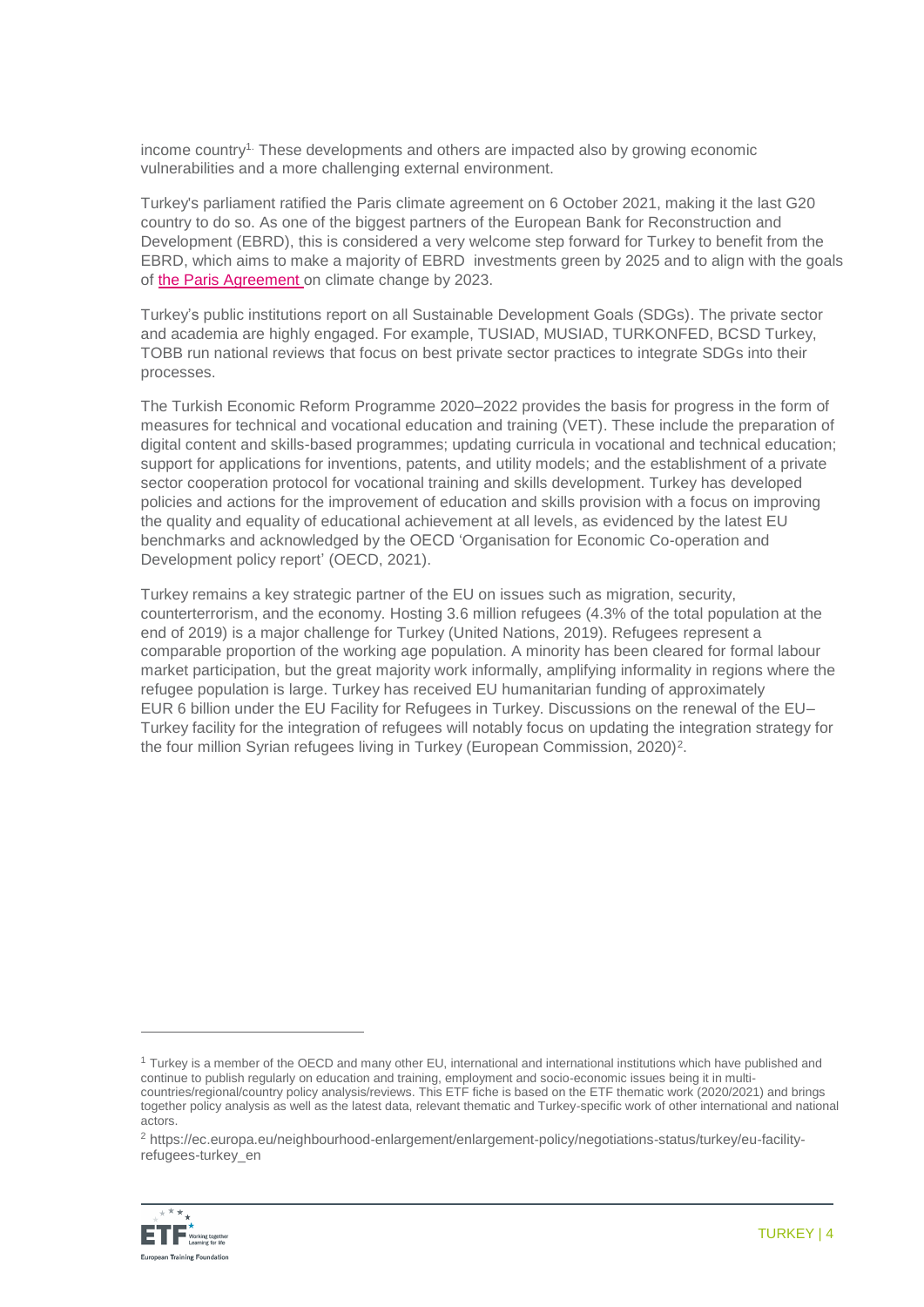### **1. KEY DEMOGRAPHIC AND ECONOMIC CHARACTERISTICS**

### **Political developments and health**

In the past few years, growing economic vulnerabilities and a more challenging external geopolitical environment and relations, including with the EU, have threatened to undermine earlier socioeconomic achievements in Turkey. The relations are strained due to Turkey's backsliding in the areas of democracy, rule of law and fundamental rights.

In the OECD ''Economic Surveys: Turkey 2021'', it is reported that after initial success in fighting the COVID-19 pandemic and a strong economic rebound, Turkey faces a resurgence of cases which puts pressure on the country's health system, public resources, social cohesion, and macroeconomic sustainability. The number of jobs decreased significantly after both the 2018 financial turmoil in Turkey and the COVID-19 pandemic. Employment and aggregate demand contracted strongly in the first wave of the COVID-19 pandemic in 2020, and then rebounded following vigorous government support.

The tourism and hospitality sectors, which generate a high demand for related products and services and provide employment across many regions, have been particularly affected by the pandemic. The authorities have provided ample quasi-fiscal support to safeguard corporate liquidity, employment and household incomes. However, the government has begun to scale down these measures after an increase in the current account deficit and inflation, a weakening in investor confidence and a sharp exchange rate depreciation between July and October (OECD, 2021). The pandemic-related contraction in economic activity affected informal workers the hardest, as many of them work in contact-intensive services, such as tourism, catering and retail trade.

Different analyses and reports on Turkey emphasise that a stronger, more sustainable, and more inclusive post-COVID growth trajectory would be crucial for Turkey. To continue its efforts for a more inclusive and sustained recovery, structural challenges have been recommended to be addressed, which include the low labour force participation of women, widespread informality, weak skills, and rigid employment rules, which hamper reallocation, and create a large percentage of low-quality employment (OECD, 2021).

### **Demographics**

Turkey's population was 85.3 million in 2021 [\(https://worldpopulationreview.com/countries/turkey](https://worldpopulationreview.com/countries/turkey-population)[population\).](https://worldpopulationreview.com/countries/turkey-population) The current population growth rate is 1.09%, which has however been decreasing gradually every year. Population numbers are expected to peak at 97.96 million in 2059 and then decrease in the years thereafter.

Turkey hosts a large number of Syrian nationals under temporary protection. The number dropped slightly over the course of 2020 (OECD, 2020). As per the Turkish Directorate General of Migration Management, of the roughly 3.6 million Syrian refugees under temporary protection in Turkey (June 2020), almost 1.6 million were 18 years old or younger and 1.7% of the total were in government shelters. In 2019, a record number of irregular migrants were apprehended: 455 000, 41% more than in 2018. This increase was driven primarily by migrants from Afghanistan and Pakistan.

### **Economic developments, informal economy, remittances**

In the past few years, Turkey has been confronting growing economic vulnerabilities and a more challenging external environment. There has also been a slowdown in reforms in several areas that, together with the economic vulnerabilities, risks reversing some of the progress made to date. The

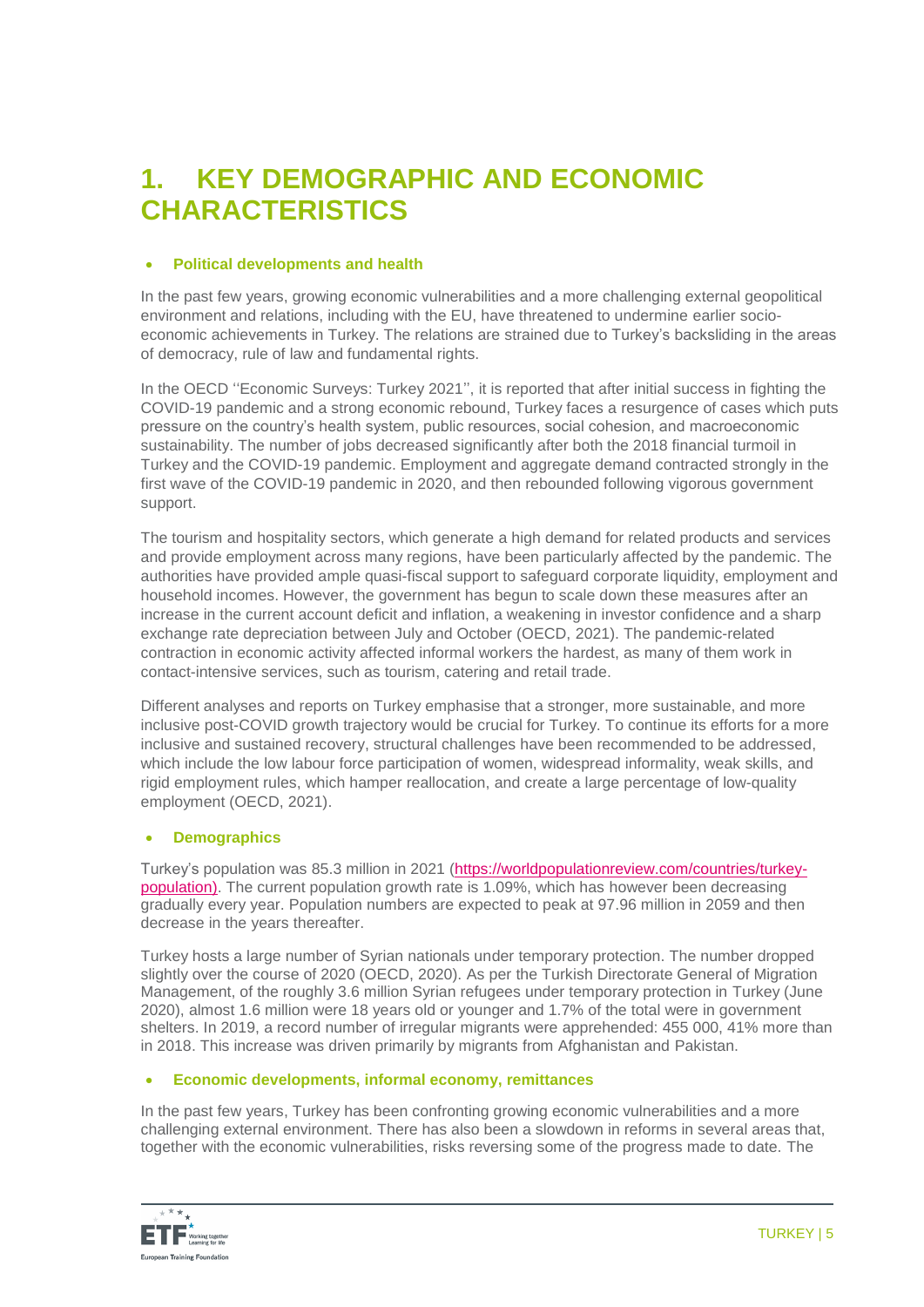current overall macroeconomic picture is more vulnerable and uncertain, given rising inflation and unemployment, contracting investment, elevated corporate and financial sector vulnerabilities, and patchy implementation of corrective policy actions and reforms. There are also significant external headwinds due to ongoing geopolitical tensions in the subregion (ETF, 2020).

The entrepreneurial vigour of the Turkish economy is remarkable even under difficult macroeconomic conditions and regional geo-political tensions. However, only a minority of firms create high quality jobs. Most SMEs do not comply with official management and tax rules and draw on informal or semiformal employment.

Turkish firms lag behind in the adoption of advanced digital technologies and thus forego large dividends from digitalisation. Shortcomings in digital skills and limited access to fast broadband present bottlenecks to a more widespread adoption of the most advanced ICT tools and activities. There is also a digital divide between large and small firms and across socio-economic groups. During the pandemic, recourse to teleworking and other digital applications accelerated - despite Turkey's infrastructure being less prone to these transformations (ETF, 2021).

Labour demand, in terms of profiles and competences which are needed by Turkish companies, is changing constantly. Different types of employer surveys are conducted regularly to identify current and future skills needs in Turkey, both for the whole economy and for specific sectors. According to the OECD, structural reforms to allow more flexibility in labour markets, more competition in product markets and major progress in the quality of governance would help to unleash Turkey's full potential by improving productivity, job creation and fostering digital transformation. There is also room for more trade opening up in agriculture, services and the public sector (OECD, 2021)<sup>3</sup>.

https://www.oecd.org/officialdocuments/publicdisplaydocumentpdf/?cote=TAD/CA/APM/WP(2021)7/FINAL&docLanguage=En



 $\overline{a}$ 

<sup>3</sup> OECD AGRICULTURAL POLICY MONITORING AND EVALUATION 2021,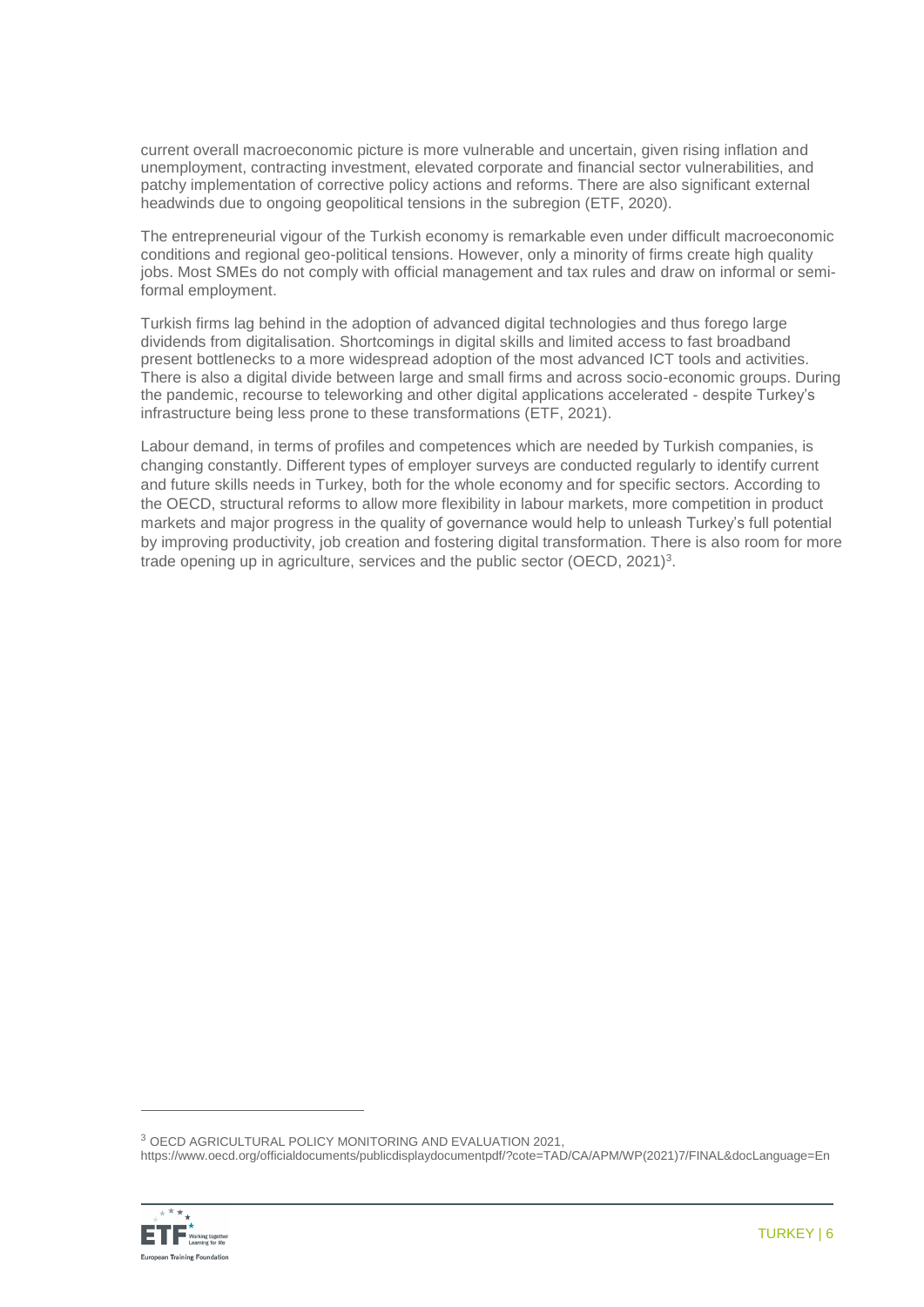# **2. EDUCATION AND TRAINING**

Significant skills challenges exist in Turkey. There is a gap in most of the education and training indicators, when comparing Turkey with the EU or OECD countries (ETF, 2021). These gaps mostly stem from the traditionally large numbers of early school leavers, a phenomenon often linked to rural living, gender, and impoverished and/or refugee family backgrounds. The average skills outcomes of young people, tertiary education graduates and adults remain low. The skills of the population as a whole need to be improved generally. Strengthening vocational education and adult learning in digital areas would help the productive sector to better tap into the potential of technological change. (ETF, 2020).

Turkey has a comparatively large and highly centralised education system. Within the Ministry of National Education (MoNE), strategic planning practices are in place at central and local levels, guided by a five-year vision. Some established structures encourage stakeholder participation, particularly in the vocational sector, and broad multi-stakeholder bodies at central and local level meet regularly. The tertiary sector has grown considerably in recent years, due thanks to efforts to ensure one university per province. This appears to have had a positive impact on regional development. Nascent efforts to improve the quality of tertiary education provision are evident.

### 2.1 Trends and challenges

### **Education expenditure, access, participation and early leaving**

Turkey dedicates a higher-than-average share of national wealth to education, particularly at tertiary level, in part due to the tuition-free provision in public institutions. Before the pandemic, total public expenditure on primary, secondary, and post-secondary non-tertiary education in Turkey reached 2.5% of GDP in 2018, which was lower than the OECD average of 3.2% in the same year. Some funding initiatives are in place to reduce the cost of education for disadvantaged families [\(Education at](https://doi.org/10.1787/b35a14e5-en)  a Glance 2021 [: OECD Indicators-](https://doi.org/10.1787/b35a14e5-en)Turkey OECD, 2021). Public expenditure on education covers expenditure on educational institutions and expenditure outside educational institutions, such as support for students' living costs and other private costs. Public expenditure on education includes expenditure by all public entities, including the education ministry and other ministries, local and regional governments, and other public agencies. Compared to the previous year, Turkey reported an increase in the education budgets for primary and lower secondary education in both 2020 and 2021 [\(Education at a Glance 2021](https://doi.org/10.1787/b35a14e5-en) : OECD Indicators-Turkey)<sup>4</sup>.

Since the adoption of Public Financial Management and Control Act No 5018, Turkish public institutions and corporations apply performance-based budgeting based on strategic planning. In the context of education and related performance goals, strategic plans and activity reports, etc. are prepared regularly every year. For detailed data, see: [Turkey government: Government expenditure](https://data.worldbank.org/indicator/SE.XPD.TOTL.GD.ZS)  on education, total (% of GDP) - [Turkey and UNESCO Institute for Statistics \(](https://data.worldbank.org/indicator/SE.XPD.TOTL.GD.ZS) [uis.unesco.org](http://uis.unesco.org/) ),

Private sources accounted for 26% of total expenditure in pre-primary institutions, i.e. higher than the OECD average of 17%. At tertiary level, 27% of expenditure comes from private sources in Turkey, compared to 30% on average across OECD countries.

With 18.2 million students and 1.1 million teachers in primary and secondary education, the Turkish education system is massive. In addition, there are more than 25 million students in tertiary education.

<sup>4</sup> OECD (2021), Table A1.2. See Source section for more information and Annex 3 for notes (<https://www.oecd.org/education/education-at-aglance/> EAG2021\_Annex3\_ChapterA.pdf)



 $\overline{a}$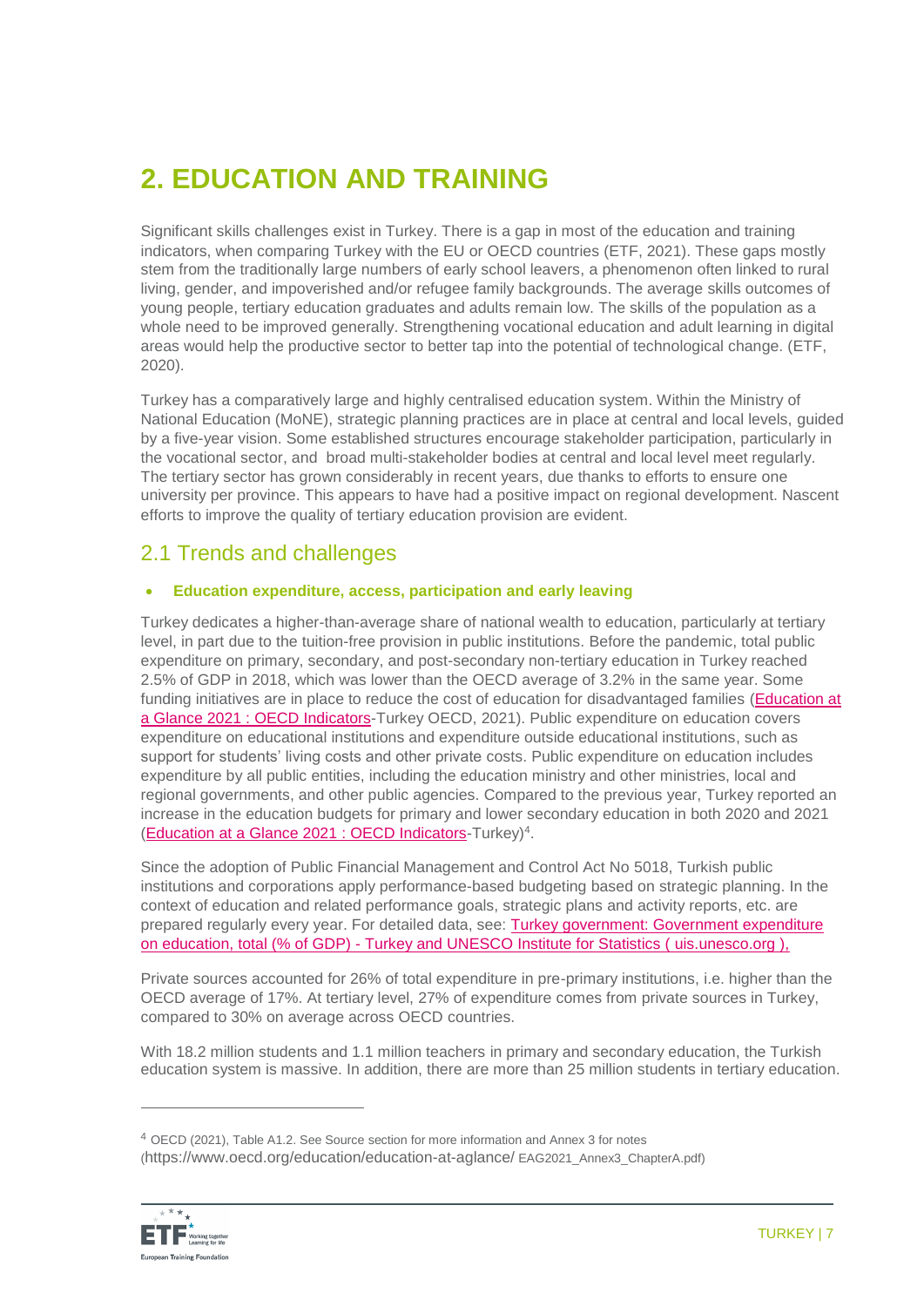The Turkish education and training system needs to improve both the accessibility and quality of its provision for all students to ensure more inclusive and equitable skills development. Studies point to a stronger influence of young people's socio-economic backgrounds on their attainment of skills and tertiary education than in most other OECD countries (OECD, 2021). Although the VET enrolment rate (% of upper secondary enrolments) is close to the EU average (46%, 2020), the quality and relevance of the Turkish school-based VET system is not satisfactory. The skills of the population generally should be improved.

Between the second quarter of 2019 and the second quarter of 2020 (i.e. during the peak of the first wave of COVID-19), the participation of adults in formal and/or non-formal education and training decreased by 7%. Levels of upper secondary attainment in Turkey are among the lowest of the OECD countries, with Turkish adults showing significantly poorer proficiency in literacy, numeracy, and problem-solving skills.

Low-level educational attainment is a challenge in Turkey. Early leavers from education and training (aged 18-24) amounted to 26.7% in 2020, with the male rate at 27.5% and the female rate at 25.8%. The gender gap has been narrowing. Policies, programmes and strategies driven by either the state, NGOs, public institutions, or international non-governmental organisations have had a noticeable impact on reducing the school drop-out rates among the youth population in recent years. However, the educational attainment rate of the entire adult population remains low, at 50.4% in 2020.

### **PISA results**

Student performance has improved, with a smaller percentage of students in Turkey achieving only baseline proficiency (PISA level 2) in reading, mathematics, and science. However, despite this progress, the average quality of education in Turkey falls significantly behind. Socio-economic status influences learning outcomes more than gender and immigrant status. In Turkey, the proportion of children from the bottom quartile of the PISA index of economic, social, and cultural status (ESCS) achieving at least PISA level 2 in reading in 2018 was 29% lower than that of children from the top ESCS quartile, a similar percentage to the OECD average.

In PISA 2018, Turkey had the highest rates of school-level isolation among both high and low achievers, as well as an above-average isolation index for advantaged students, suggesting some academic and social segregation within the Turkish system. Students in Turkey reported a low sense of belonging at school and high levels of truancy in PISA 2018. Finally, low per-student spending, underdeveloped targeted funding practices and the relatively high cost of school education to households pose challenges in effectively supporting disadvantaged and other vulnerable students. (For more details: OECD, 2020. More details on the OECD PISA results, see: StatLink [https://stat.link/y39enj\)](StatLink https:/stat.link/y39enj).

### **Young people not in employment, education or training (NEET)**

Turkish youth (age group 15-24) suffered the largest losses in terms of labour force participation. The rate of youth not in employment, education, or training (NEET) has continued to climb since the COVID-19 outbreak. In 2020, the total NEET was 28.3%, with females at 35.7%. A total of 363 000 young people left the labour force in the 12 months prior to November 2020, adding to the significant youth employment losses since 2018 (OECD, 2021).

Early leavers from education and training are a significant group in the composition of NEET in Turkey, since low-level educational attainment affects the school-to-work transition for the young population (OECD, 2020).

### **Education during the COVID-19 pandemic**

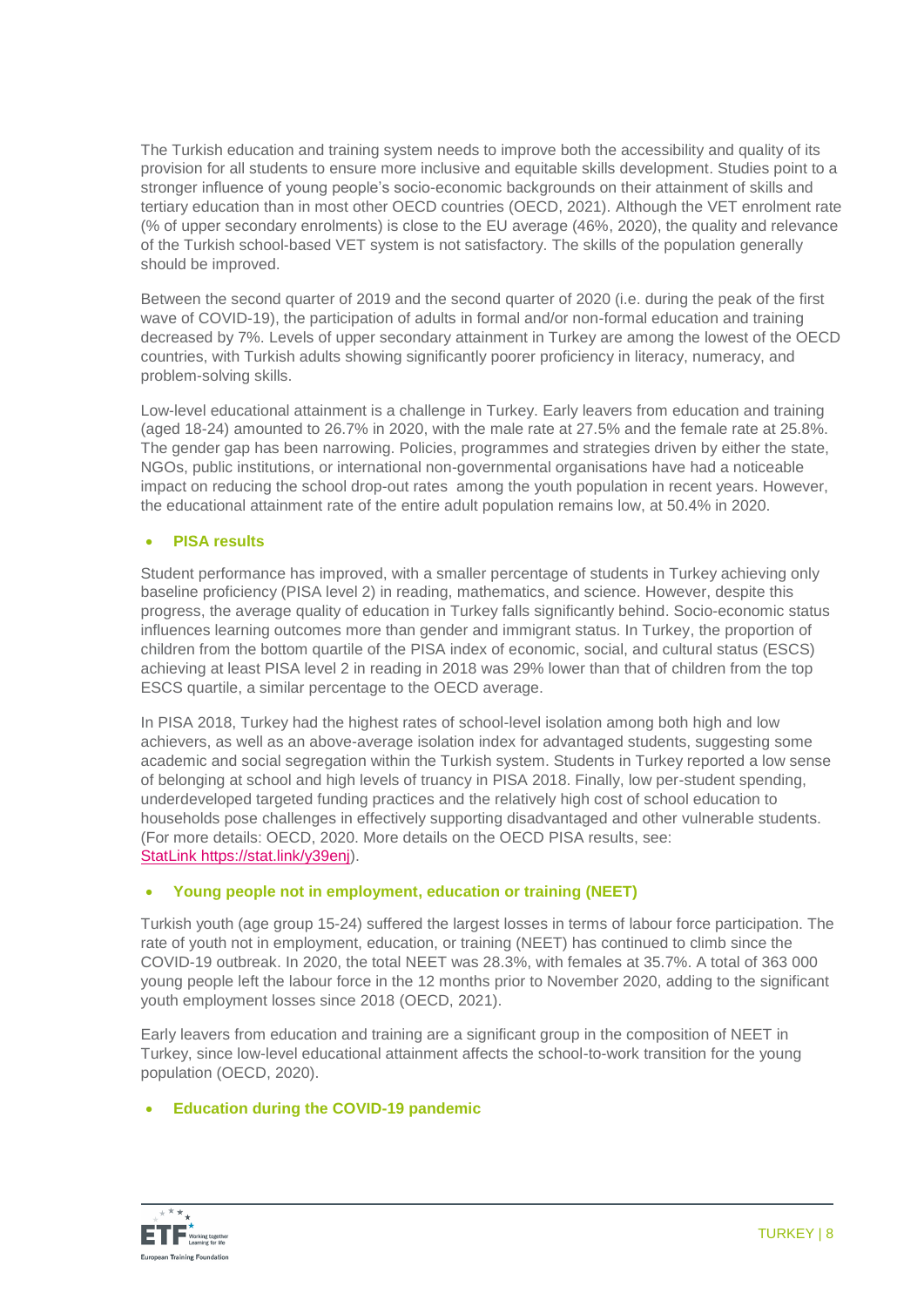Developing the digital skills of students and teachers is the focal point of several official strategic documents, including the latest, Vision 2023, document of the Ministry of National Education (MoNE). COVID-19 has pushed the subject to the fore, and the vital importance of digital skills and competences is acknowledged by all stakeholders. The *Safe Schooling and Distance Education Project* (SSDE/ [Turkey Safe Schooling And Distance ... -](https://www.google.com/url?sa=t&rct=j&q=&esrc=s&source=web&cd=&cad=rja&uact=8&ved=2ahUKEwjmms-5_pr0AhWKC-wKHb3FCUQQFnoECAsQAQ&url=https%3A%2F%2Fwww.worldbank.org%2Fen%2Fnews%2Floans-credits%2F2020%2F06%2F25%2Fturkey-safe-schooling-and-distance-education-project&usg=AOvVaw02u84qrR4_Xqce1A3RWvNh) World Bank Group) was designed in [cooperation with the World Bank and carried out under the leadership of the Ministry of National](https://www.google.com/url?sa=t&rct=j&q=&esrc=s&source=web&cd=&cad=rja&uact=8&ved=2ahUKEwjmms-5_pr0AhWKC-wKHb3FCUQQFnoECAsQAQ&url=https%3A%2F%2Fwww.worldbank.org%2Fen%2Fnews%2Floans-credits%2F2020%2F06%2F25%2Fturkey-safe-schooling-and-distance-education-project&usg=AOvVaw02u84qrR4_Xqce1A3RWvNh)  [Education Innovation and Education Technologies \(YEĞİTEK\) General Directorate. It was initiated](https://www.google.com/url?sa=t&rct=j&q=&esrc=s&source=web&cd=&cad=rja&uact=8&ved=2ahUKEwjmms-5_pr0AhWKC-wKHb3FCUQQFnoECAsQAQ&url=https%3A%2F%2Fwww.worldbank.org%2Fen%2Fnews%2Floans-credits%2F2020%2F06%2F25%2Fturkey-safe-schooling-and-distance-education-project&usg=AOvVaw02u84qrR4_Xqce1A3RWvNh)  [both to ensure the uninterrupted continuation of education in extraordinary situations and to make](https://www.google.com/url?sa=t&rct=j&q=&esrc=s&source=web&cd=&cad=rja&uact=8&ved=2ahUKEwjmms-5_pr0AhWKC-wKHb3FCUQQFnoECAsQAQ&url=https%3A%2F%2Fwww.worldbank.org%2Fen%2Fnews%2Floans-credits%2F2020%2F06%2F25%2Fturkey-safe-schooling-and-distance-education-project&usg=AOvVaw02u84qrR4_Xqce1A3RWvNh) [breakthroughs that will shape the education system of the future. A resource of USD](https://www.google.com/url?sa=t&rct=j&q=&esrc=s&source=web&cd=&cad=rja&uact=8&ved=2ahUKEwjmms-5_pr0AhWKC-wKHb3FCUQQFnoECAsQAQ&url=https%3A%2F%2Fwww.worldbank.org%2Fen%2Fnews%2Floans-credits%2F2020%2F06%2F25%2Fturkey-safe-schooling-and-distance-education-project&usg=AOvVaw02u84qrR4_Xqce1A3RWvNh) 160 million has [been allocated to the project, which will be implemented with a World Bank loan. This SSDE project](https://www.google.com/url?sa=t&rct=j&q=&esrc=s&source=web&cd=&cad=rja&uact=8&ved=2ahUKEwjmms-5_pr0AhWKC-wKHb3FCUQQFnoECAsQAQ&url=https%3A%2F%2Fwww.worldbank.org%2Fen%2Fnews%2Floans-credits%2F2020%2F06%2F25%2Fturkey-safe-schooling-and-distance-education-project&usg=AOvVaw02u84qrR4_Xqce1A3RWvNh) will [be the mainstay of the Ministry of National Education's strategy in the field of educational](https://www.google.com/url?sa=t&rct=j&q=&esrc=s&source=web&cd=&cad=rja&uact=8&ved=2ahUKEwjmms-5_pr0AhWKC-wKHb3FCUQQFnoECAsQAQ&url=https%3A%2F%2Fwww.worldbank.org%2Fen%2Fnews%2Floans-credits%2F2020%2F06%2F25%2Fturkey-safe-schooling-and-distance-education-project&usg=AOvVaw02u84qrR4_Xqce1A3RWvNh)  [technologies in the coming period, together with the FATIH and EBA projects.](https://www.google.com/url?sa=t&rct=j&q=&esrc=s&source=web&cd=&cad=rja&uact=8&ved=2ahUKEwjmms-5_pr0AhWKC-wKHb3FCUQQFnoECAsQAQ&url=https%3A%2F%2Fwww.worldbank.org%2Fen%2Fnews%2Floans-credits%2F2020%2F06%2F25%2Fturkey-safe-schooling-and-distance-education-project&usg=AOvVaw02u84qrR4_Xqce1A3RWvNh) Turkey conducted a VET mapping study, [\(2019\) to assess at provincial level the capacities, employment opportunities and](https://www.google.com/url?sa=t&rct=j&q=&esrc=s&source=web&cd=&cad=rja&uact=8&ved=2ahUKEwjmms-5_pr0AhWKC-wKHb3FCUQQFnoECAsQAQ&url=https%3A%2F%2Fwww.worldbank.org%2Fen%2Fnews%2Floans-credits%2F2020%2F06%2F25%2Fturkey-safe-schooling-and-distance-education-project&usg=AOvVaw02u84qrR4_Xqce1A3RWvNh)  [future investment plans of the regional sectors, and the current VET provision. The study will be used](https://www.google.com/url?sa=t&rct=j&q=&esrc=s&source=web&cd=&cad=rja&uact=8&ved=2ahUKEwjmms-5_pr0AhWKC-wKHb3FCUQQFnoECAsQAQ&url=https%3A%2F%2Fwww.worldbank.org%2Fen%2Fnews%2Floans-credits%2F2020%2F06%2F25%2Fturkey-safe-schooling-and-distance-education-project&usg=AOvVaw02u84qrR4_Xqce1A3RWvNh)  to adapt the [future provision accordingly. Finally, Turkey is providing](https://www.google.com/url?sa=t&rct=j&q=&esrc=s&source=web&cd=&cad=rja&uact=8&ved=2ahUKEwjmms-5_pr0AhWKC-wKHb3FCUQQFnoECAsQAQ&url=https%3A%2F%2Fwww.worldbank.org%2Fen%2Fnews%2Floans-credits%2F2020%2F06%2F25%2Fturkey-safe-schooling-and-distance-education-project&usg=AOvVaw02u84qrR4_Xqce1A3RWvNh) financial incentives for the [establishment of private VET institutions \(see Funding''\).](https://www.google.com/url?sa=t&rct=j&q=&esrc=s&source=web&cd=&cad=rja&uact=8&ved=2ahUKEwjmms-5_pr0AhWKC-wKHb3FCUQQFnoECAsQAQ&url=https%3A%2F%2Fwww.worldbank.org%2Fen%2Fnews%2Floans-credits%2F2020%2F06%2F25%2Fturkey-safe-schooling-and-distance-education-project&usg=AOvVaw02u84qrR4_Xqce1A3RWvNh)

Within the scope of the 'Emergency Response' component of the **Safe Schooling and Distance Education Project** designed in the light of the 2023 Education Vision, ''the capacity of the EBA platform was rapidly increased and the distance education content that was urgently needed was rapidly produced to ensure the uninterrupted continuation of education after the pandemic. The following are included in the scope of the longer-term sub-components of the SSDE project that will shape the education system of the future: (i) designing and implementing a new digital education platform, (ii) determining digital content strategies and producing new generation educational content and (iii) creating an educational technologies innovation ecosystem. The project's broad target audience stretches to 18 million K-12 students, as well as participants in lifelong learning programmes and teachers receiving professional development training. Emphasis is placed on supporting access to and using distance and blended education opportunities for students from disadvantaged groups.

The Ministry has taken initiatives to mitigate disparities in the access to and the quality of education during the pandemic. This included the distribution of 500 000 tablet computers free of charge to disadvantaged children, together with free mobile internet access. Close to 13 900 digital education network support centres and 162 mobile support centres were created throughout the country. These included schools in disadvantaged areas where students from low-income families could engage in interactive and personalised computer-based learning (EBA, 2020). Guidelines for infection prevention and containment were published for schools and were enforced with trained inspectors.

Nevertheless, gaps emerged concerning teaching resources and methods in different types of schools. Public schools relied on dedicated television channels (three channels were activated), online education platforms and live classes. The Ministry agreed with GSM operators to provide cellular subscribers with free access to online education platforms. According to (OECD, 2021) , these disparities generated through education, if they persist, they risk amplifying the social gaps (OECD, 2020). Studies to evaluate the impact of the different streams of online teaching on the academic proficiency of students may be required to inform follow-up policies.

### 2.2 VET policy and institutions

### **The strategic and legal framework for VET and adult learning**

The key strategy for the sector is the 2023 Education Vision for a Strong Future, which defines the key goals in the field of education. For VET, the main aims are to improve the perception of VET, to update VET contents, the infrastructure and equipment, to increase training opportunities for teachers, and to strengthen education-business cooperation.

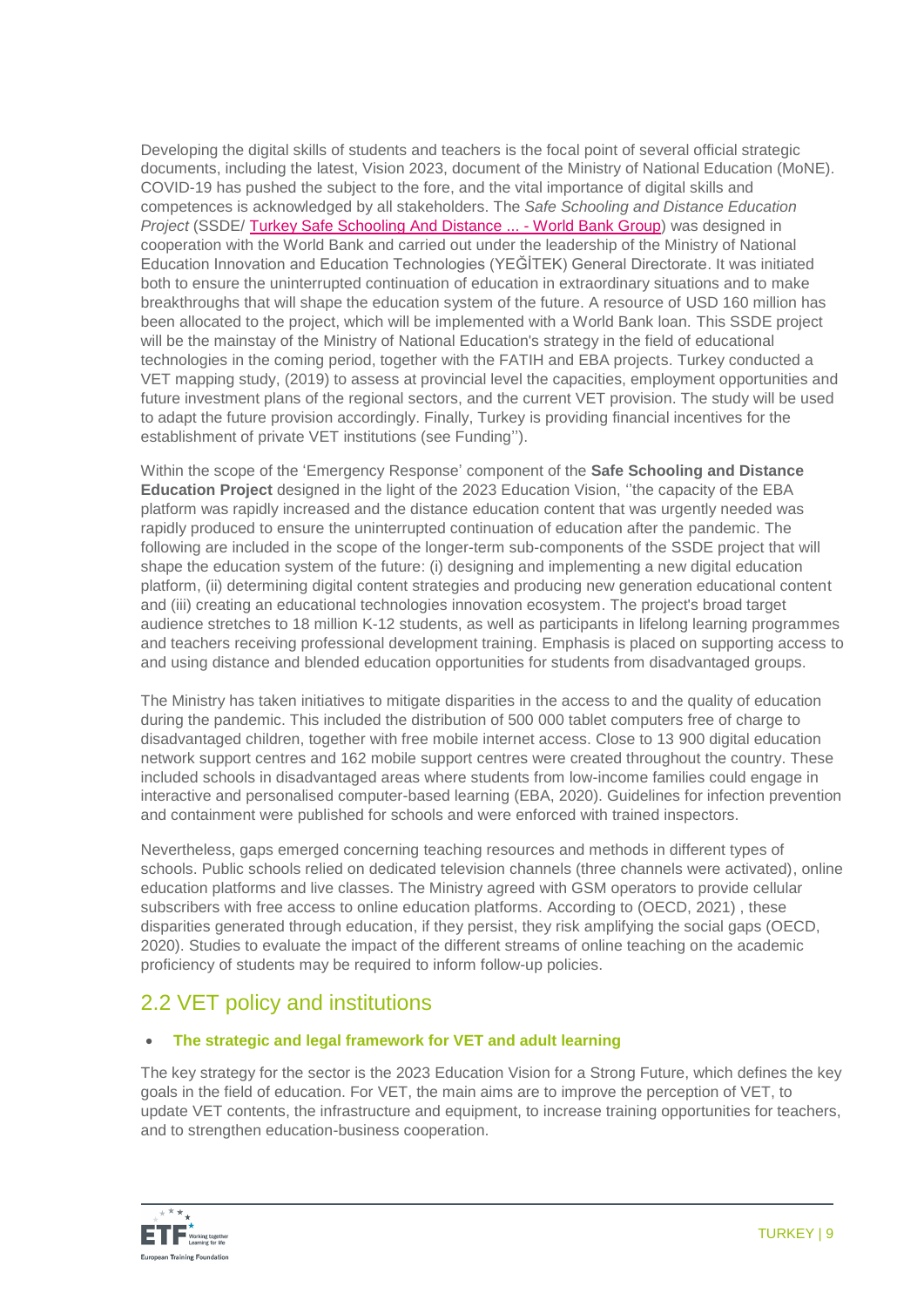Many reports and analyses identify the need for Turkey to prioritise raising the quality of education across all levels, including through upskilling and adult education. The main human capital challenges in the country comprise: further improving the access to and quality of initial education and training; providing career opportunities for a large youth population; and reskilling and upskilling the adult workforce, including a huge number of refugees (ETF, 2020). Moreover, students' academic proficiency differs widely by school and by socioeconomic background. The relative importance of adult learning is expected to increase, as reskilling and upskilling for new jobs becomes crucial for ensuring employability. Adults in Turkey seem to be less prepared for the future than their peers in other countries.

### **VET governance and financing arrangements**

VET is financed mainly by the central government budget, and it is a centralised multi-level governance structure. The MoNE, which is responsible for planning and implementing education policies, comprises numerous directorates, councils and boards. Formal VET is administered by the Directorate-General of Vocational Education and by the Directorate-General of Lifelong Learning. Post-secondary VET is under the responsibility of the Council for Higher Education. At the regional level, provincial and sub-provincial National Education Directorates in the 81 provinces are responsible for implementing VET regionally and locally. They are also engaged in the monitoring and evaluation of providers on behalf of the ministry. The Ministry of Finance and the MoNE agree on annual subsidies for VET schools in Organised Industrial Zones.

Turkish Employers' Associations play a big role in skills development, through their own funding or implementing EU- and other donor-funded projects. Most of the big employers' organisations have VET departments that interact directly with public institutions. There are many innovative cogovernance and (co-)funding models in VET in Turkey, including revolving fund enterprises in VET schools.

The Turkish Employment Agency (ISKUR) finances vocational courses for unemployed people. Private (non-profit) education providers, such as NGOs, and sometimes industry finance level- 5 shortcycle post-secondary education. Lifelong learning is financed by the state and the private sector. The people also finance it through fees, unemployment insurance, union membership and charitable donations. Several employers finance VET through training and by contributing to training funds of employers' associations.

Central and provincial governments are responsible for human resources and the financial management of schools. Although funding has increased in the past decade, data suggest that primary and secondary education are underfunded compared to other OECD countries (OECD, 2021). Tertiary institutions have more autonomy than schools, but central authorities oversee their funding and entrance exams.

The monitoring and assessment of the education and training system has undergone considerable development. The Vocational Education Board was established to take decisions related to the planning, development, and evaluation of the VET system in Turkey. The Board meets once a year and consists of stakeholders from relevant ministries, professional organisations and trade unions.

Provincial employment and vocational education boards (PEVEB) have been set up to support the monitoring and decision-making relevant to the development of education and labour market policies at provincial level. In general, the following institutions and their representatives are considered key stakeholders in VET: the Ministry of Family, the Labour and Social Services, the Turkish Employment Agency, the Vocational Qualification Institute, KOSGEB (the Small and Medium Enterprises Development Organisation of Turkey), the Union of Chambers and Commodity Exchanges of Turkey (TOBB), trade unions and - big and small - employers, trade and craftspeople associations, education unions and sector representatives.

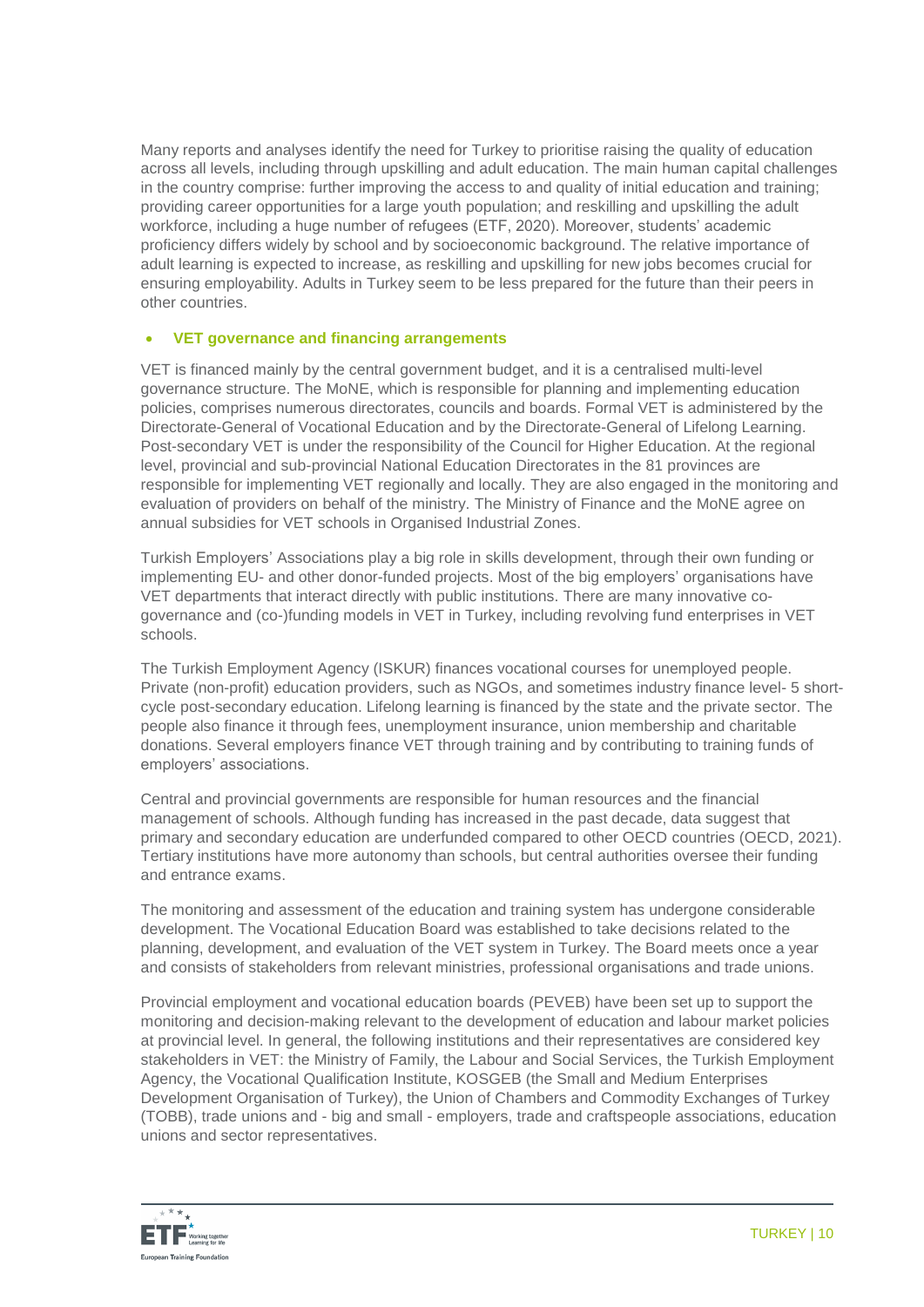Cooperation between VET and the business sector has been enhanced to improve the employability of young cohorts in higher productivity activities and access to higher quality jobs. This helps also to mitigate the scarring effects of the pandemic.

### **Quality and quality assurance**

The heterogeneity of vocational education programmes and of academic degrees constitutes a major challenge regarding quality and quality assurance. To address the challenges, Turkey has embarked on a nationwide quality assurance system for VET institutions. A Directive on Quality Assurance in Vocational and Technical Education Institutions was adopted in May 2019. This includes selfassessment studies to be carried out by all vocational schools once a year, whose results are accessed by the MoNE.

Since 2016/17, all VET institutions in Turkey have conducted self-evaluation and received external evaluation. In 2018, progress was assessed by the MoNE in the 'Outlook of Vocational and Technical Education in Turkey' which identified some satisfying outcomes, such as labour force participation and employment rates were both higher for vocational upper secondary students than for general upper secondary students in 2018. These findings are confirmed by the ETF's Assessment of Policies for Human Capital in Turkey (2020), which also reports that the reforms facilitate progress towards higher quality VET provision in line with EU standards. More recently, a national review in the context of COVID-19 (2020) reported that the number of students choosing to enter Vocational and Technical Anatolian High Schools (VTAHs) increased by 17% between 2018 and 2019 and that improvements in Vocational Training Centres (VTCs) have led to a 62% increase in the number of enrolments. However, challenges persist as both the MoNE and ETF report persistent skills mismatches, both vertical and horizontal: in most study areas, and less than 10% of VET graduates are employed in their graduation field. Additional identified priorities include reducing the academic course intensity for VET students, and facilitating the transition to higher education.

Legislation on the [Turkish Qualifications Framework](https://www.myk.gov.tr/TRR/File7.pdf) (TQF) envisages that all qualifications, which can be obtained through education and training programmes or other learning pathways, are to be qualitydriven and assured and included in the TQF. TQF qualifications are published in the Official Journal on approval by the [TQF Coordination Board.](https://tyc.gov.tr/sayfa/tyc-koordinasyon-kurulu-i6be4cf9b-8007-43f5-b129-019bfe047d89.html) Quality assurance principles are modelled on those of the European Qualifications Framework and all diplomas, certificates and Vocational Qualifications Certificates issued in Turkey must meet these criteria (for more details, see:

https://eacea.ec.europa.eu/national-policies/eurydice/content/quality-assurance-87 en).

### **Work-based learning**

Turkey has promoted employer engagement and apprenticeships at national and local levels. Turkey is a member of the European Alliance for Apprenticeship (EAfA), and a member and active player of the Global Apprenticeships Network (GAN). The latter was founded with the aim of promoting workbased training and improving the status of apprenticeship programmes (GAN TURKEY [https://ganturkiye.org/en/about-us/\)](https://ganturkiye.org/en/about-us/). Turkey is represented by a large number of member companies and led by the Turkish Confederation of Employer Associations (TİSK). GAN acts through national networks, which allows them to quickly disseminate innovative ideas and best practices on apprenticeships. It also enables advice and assistance to be tailored to the national regulatory framework.

Work-based learning (WBL) is a key part of the Turkish VET system. According to the age of the student and type of VET institution, this ranges from holiday-period internships, to in-company training periods lasting three days per week, to full-time training in the company. As an increasing number of students in Turkey participate in VET programmes, improving VET quality has been a high priority for successive administrations. The OECD ''Turkey Education Policy Outlook'', 2020 provides a thorough analysis of the Turkey VET system [https://www.oecd.org/education/policy-outlook/country-profile-](https://www.oecd.org/education/policy-outlook/country-profile-Turkey-2020.pdf)[Turkey-2020.pdf,](https://www.oecd.org/education/policy-outlook/country-profile-Turkey-2020.pdf) including the WBL system. Turkey's policy efforts in the VET sector can be grouped

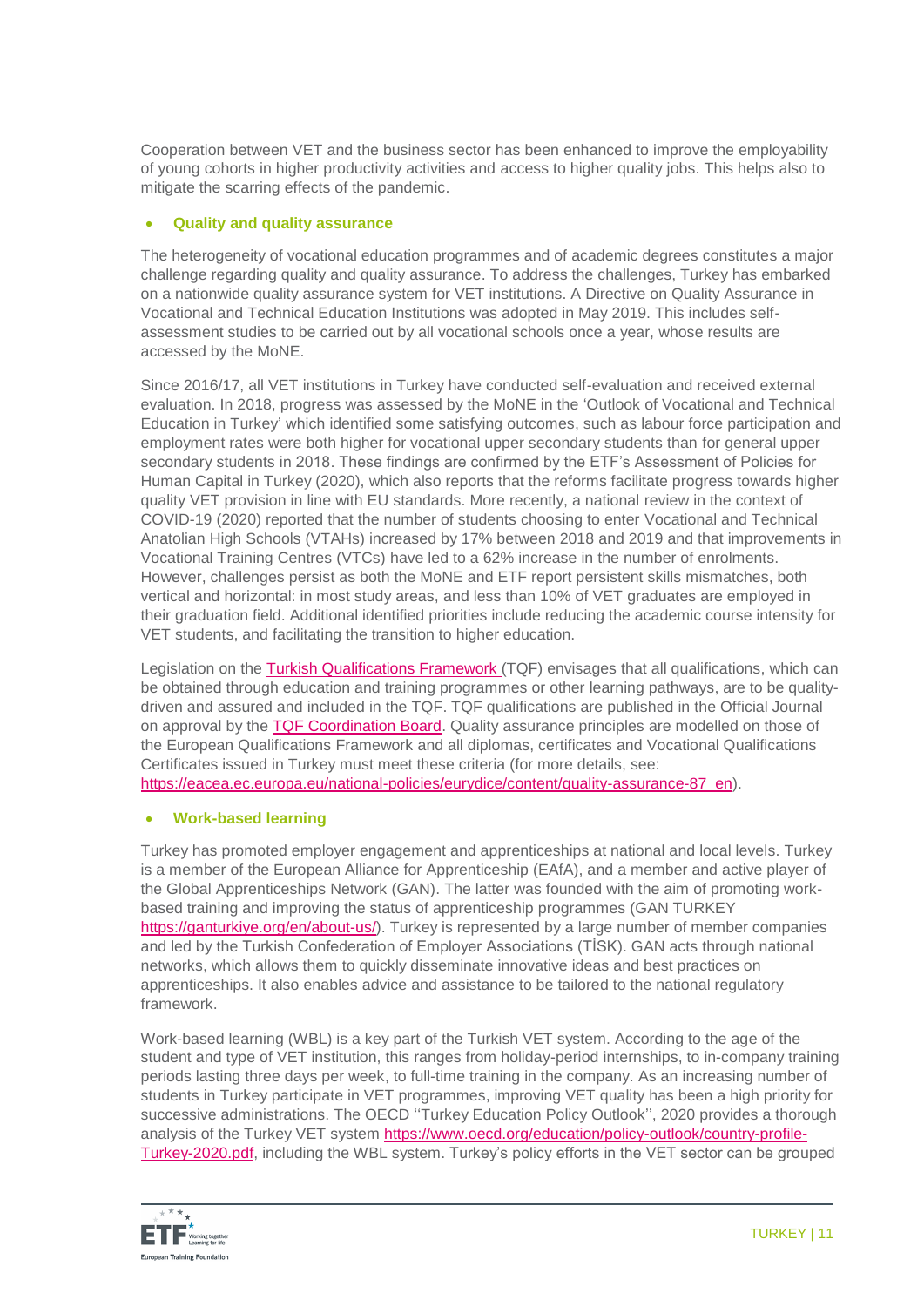into four key areas: 1. Strengthening collaboration with employers to improve transitions to the labour market. Efforts include the School Protectorate Project (2016), which has the aim of linking all vocational and technical secondary education institutions to at least one sector organisation.

The current administration (2019) has identified three key, ongoing and interrelated challenges for the sector: 1) VET programmes disproportionately serve low-skilled or disadvantaged students, exacerbating their perceived low status; 2) collaboration with the private sector needs to be further developed, and 3) despite relatively good employment rates for vocational students, the mismatch in the transition to the labour market is high.

According to the same OECD report, a revised co-operation model (2019) requires private sector representatives to collaborate on curriculum updates, provide students with work-based learning, regularly provide teachers with work-based training, offer scholarships and prioritise students for employment. A leading example in the sector is the Ministry of Culture and Tourism, which aims to establish 189 new VET schools between 2020 and 2023, in addition to the 200 already in place. Schools and hotels are matched, with students performing their skills training in the hotel. Another example is the co-operation protocol (2019) with the Union of Chambers and Commodity Exchanges of Turkey (TOBB) and TOBB Economy and Technology University to establish workshops or laboratories in one VET institution per province – 81 in total.

Complementing these efforts, Turkey has formed School Administrative Boards of Vocational and Technical Education in all provinces and districts. These Boards bring together representatives of municipal authorities, various professional and sectoral organisations and other public and private institutions. At national level, the Vocational and Technical Education School Board of Directors (2016) oversees and steers the provincial boards. Turkey conducted a VET mapping study (2019) to assess, at provincial level, the capacities, employment opportunities and future investment plans of the sectors, as well as current VET provision. This study will inform the future provision that will be adapted accordingly. Finally, Turkey provided financial incentives for the establishment of private VET institutions (see ''Funding'', OECD 2020).

The relevant Regulation on Secondary Education, revised in 2017, introduced the concept of 'mastership' (apprenticeship) education within the scope of compulsory education. To support the education-business cooperation, the MoNE established integrated online e-platforms, such as the *Turkish VET Map* (meslekiegitimharitasi.meb.gov.tr) and the *My Job My Life platform* (meslegimhayatim.meb.gov.tr). (OECD,2020).

According to an ETF report (2021), WBL is provided by Vocational and Technical Anatolian High Schools (Grade 12), Vocational Education Centres and Vocational Open Education High Schools. The number of students in WBL for the 2019/2020 school year period totalled 1 125 308 (506 006 females and 619 302 males). This included 911 858 students from Vocational and Technical Anatolian High School (Grade 12), of which 452 454 were female and 459 404 male. 159 506 WBL students came from Vocational Education Centres of which 28 302 were female and 131 204 male. WBL students from Vocational Open Education High Schools totalled 53 944 students, of which 25 250 were female and 28 694 male (ETF, 2021).

### **Digital education and skills**

The development of digital skills for students and teachers in Turkey has been the focal point of several policy documents even before Covid-19. The key policy document is the MoNE's Education Vision 2023. Covid-19 has pushed this subject to the fore, and all stakeholders acknowledge the vital importance of digital skills and competences. In the Education Vision 2023, under 'Digital content and skills-backed transformation of the learning process', two main goals are stated: (1) An ecosystem will be created for the development of digital contents and skills', and (2) 'Content will be developed, and teachers will be trained for the development of digital skills.

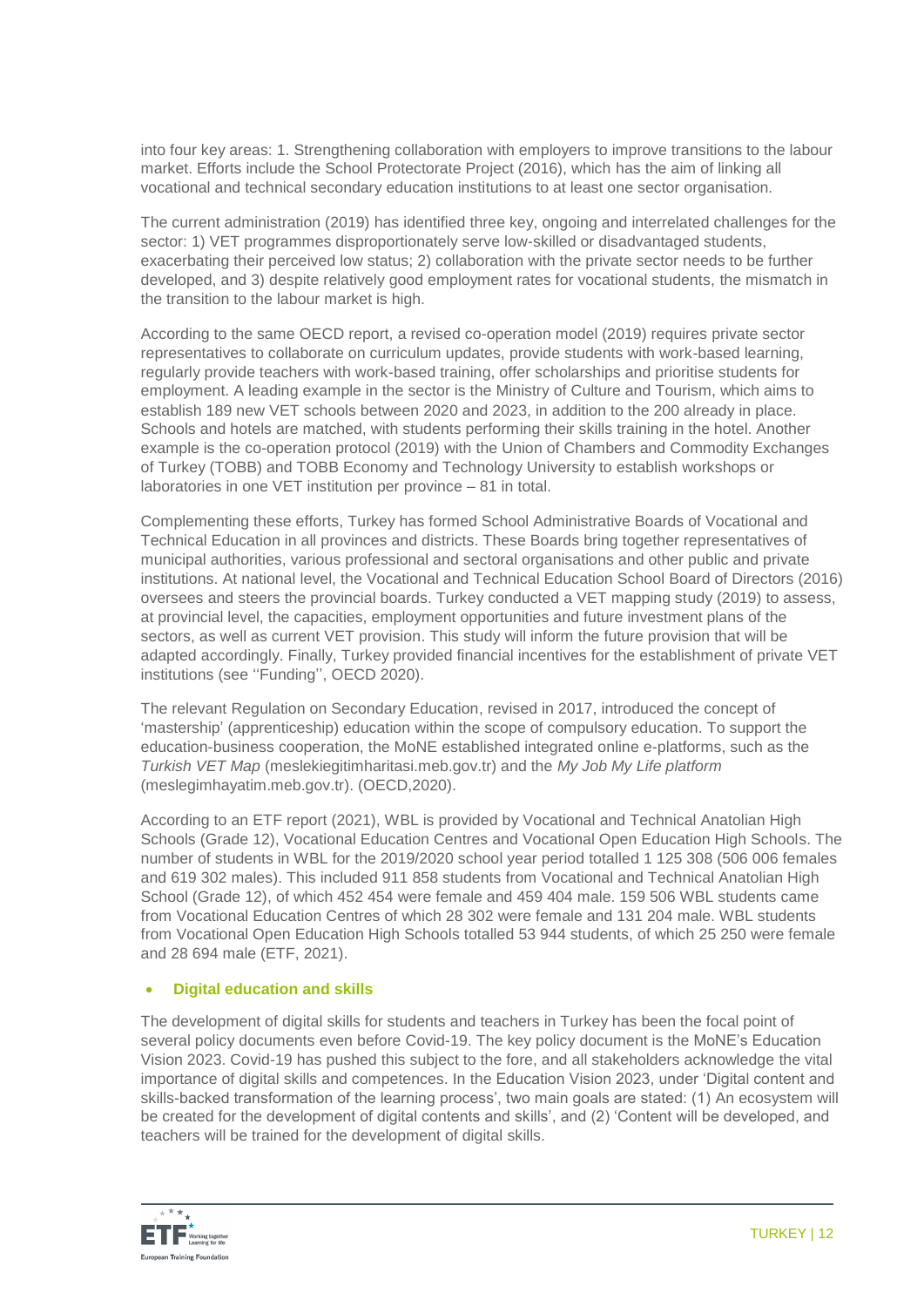At the outset of the pandemic, the MoNE put in place a series of policy actions to maintain education services. When schools closed on 17 March 2020, Turkey could rely on a strengthened distance education environment to provide teachers, students, and parents with an extensive variety of solutions for pedagogical continuity.

The MoNE's Directorate-General for Innovation and Educational Technologies fully rolled out the Educational Information Network (*EBA*, http://www.eba.gov.tr/eicerik). EBA is an online social education platform offering digital educational materials for free use by students at any time and from any place, ensuring the integration of technology into education. It provides videos, educational software and educational games. This ensures education also outside school walls.

EBA continues to evolve by delivering reliable digital educational content tailored to each class level and by following innovations in education and technology. EBA is enriched with digital content provided by leading education firms in the field in Turkey and worldwide (EBA, Canlı Ders, EBATV, Akademik [Destek, Mesleki](https://www.eba.gov.tr/) Gelişim, Eğitim Bilişim Ağı). International organisations are studying its content and massive outreach. Responding to the pandemic and looking beyond, the World Bank signed a USD 160 million (EUR 43.8 million) loan to invest in innovation, digitalisation and outreach to all students. The deployed funds and innovative measures helped to immediately cover all classes from primary to secondary education, including VET. They included a package of academic, social and psychological support delivered through online teaching, radio, television, and other media.

In 2020-2021, Turkey piloted the EU ''Self-reflection on Effective Learning by Fostering the use of Innovative Education'' (SELFIE) tool for WBL. Assessments are ongoing on how these tools can be embedded in the EBA platform. For detailed developments and outcomes, see: [Digital skills &](https://openspace.etf.europa.eu/taxonomy/term/11)  [learning](https://openspace.etf.europa.eu/taxonomy/term/11) ; [Innovative teaching and learning](https://openspace.etf.europa.eu/related-practice-areas/innovative-teaching-and-learning) ; [Promoting innovative teaching and learning](https://openspace.etf.europa.eu/content-tags/promoting-innovative-teaching-and-learning) ; [When the](https://openspace.etf.europa.eu/blog-posts/when-tune-changes-so-does-dance)  [tune changes, so does the dance! | Open Space \(europa.eu\).](https://openspace.etf.europa.eu/blog-posts/when-tune-changes-so-does-dance)

The pandemic affected education staff in many aspects of their work. One of the main challenges, as the MoNE assessments in 2020/2021 have shown, is the fact that education staff experienced a lack of training in digital skills, digital pedagogy and IT tools already before the crisis. Urgent action is needed for teachers, academics, and other education staff in relation to the use of ICT tools, digital technologies and media to foster inclusion in education.

The pandemic affected some groups and individuals more than others, hitting the most vulnerable the hardest (https://eige.europa.eu/publications/gender-equality-index-2021-health. The existing social inequalities are magnified, amongst others due to a lack of appropriate access to digital courses for learners and availability of parents/carers to support them. While remote teaching during the pandemic exposed many systemic deficiencies, respondents argue that innovative technologies could also be of significant help in implementing inclusive education.

### **Donor support for education and VET for young people and adults**

Skills development is included in all IPA funded education managed by the relevant Turkish institutions in cooperation with the MoNE and the Ministry of Labour, Social Services and Family (MoLSSF) (https://www.avrupa.info.tr/en/how-ipa-implemented-24).

Some key ongoing EU-funded technical assistance projects include support for the Turkish Qualifications System and Framework Operation (TUYEP), the ''Human Resource Development through VET'' project and the Improving the Quality of VET in Turkey (IQVET) Project III, focusing on Sectorial Centre of VET Excellence for VET teachers.

In 2021, consultations have started on IPA III HRD projects.

In September 2021, the European Commission approved EUR 149.6 million as funding from the EU budget to support the most vulnerable people of the approximately 3.7 million Syrian refugees in

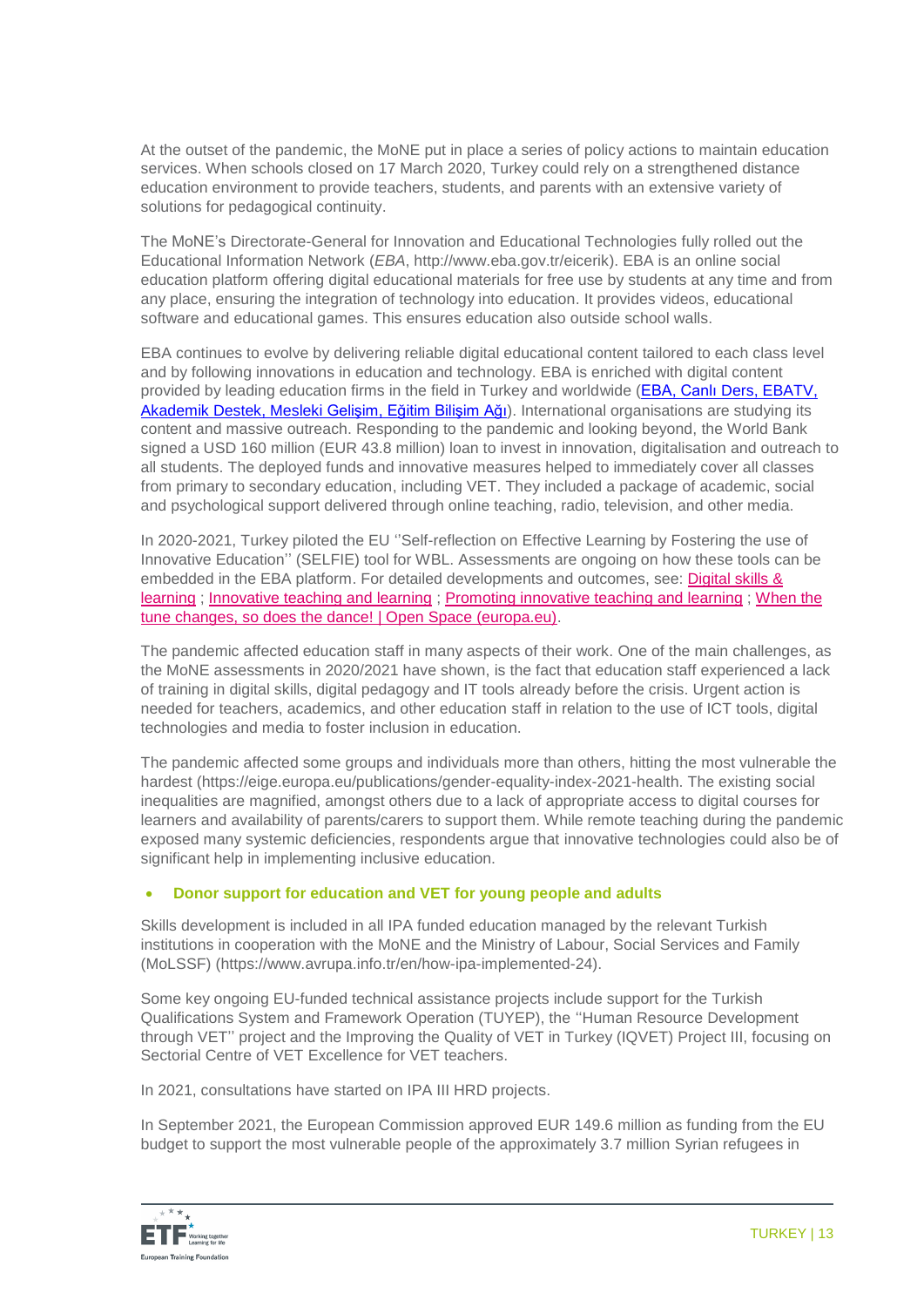Turkey. The purpose of the budget amendment is to continue providing support to refugees and host communities in Turkey, which is currently the country with the largest refugee population in the world. It allows the EU to continue its programme for providing multi-purpose cash assistance to refugees the Emergency Social Safety Net (ESSN). The ESSN is the biggest humanitarian programme in the EU history. It provides 1.8 million refugees in Turkey with monthly cash transfers to cover essential needs such as rent, transport, bills, food, and medicine.

Furthermore, Turkey participates in many EU programmes. [EU-funded projects continue to be a](https://www.google.com/url?sa=t&rct=j&q=&esrc=s&source=web&cd=&cad=rja&uact=8&ved=2ahUKEwiXzrjO_Zf0AhWviv0HHXPKBS8QFnoECBQQAQ&url=https%3A%2F%2Fwww.avrupa.info.tr%2Fen%2Feu-funded-projects-in-turkey&usg=AOvVaw2dkHaMLXpEFJmou3T7SkZ2)  [backbone of the EU and Turkey relations. Such programmes are highly valued, and their benefits are](https://www.google.com/url?sa=t&rct=j&q=&esrc=s&source=web&cd=&cad=rja&uact=8&ved=2ahUKEwiXzrjO_Zf0AhWviv0HHXPKBS8QFnoECBQQAQ&url=https%3A%2F%2Fwww.avrupa.info.tr%2Fen%2Feu-funded-projects-in-turkey&usg=AOvVaw2dkHaMLXpEFJmou3T7SkZ2)  [widely recognised](https://www.google.com/url?sa=t&rct=j&q=&esrc=s&source=web&cd=&cad=rja&uact=8&ved=2ahUKEwiXzrjO_Zf0AhWviv0HHXPKBS8QFnoECBQQAQ&url=https%3A%2F%2Fwww.avrupa.info.tr%2Fen%2Feu-funded-projects-in-turkey&usg=AOvVaw2dkHaMLXpEFJmou3T7SkZ2)<sup>5</sup>.

<sup>5</sup> https://www.avrupa.info.tr/en/pr/humanitarian-support-refugees-turkey-council-approves-2021-eu-budgetamendment-10677



 $\overline{a}$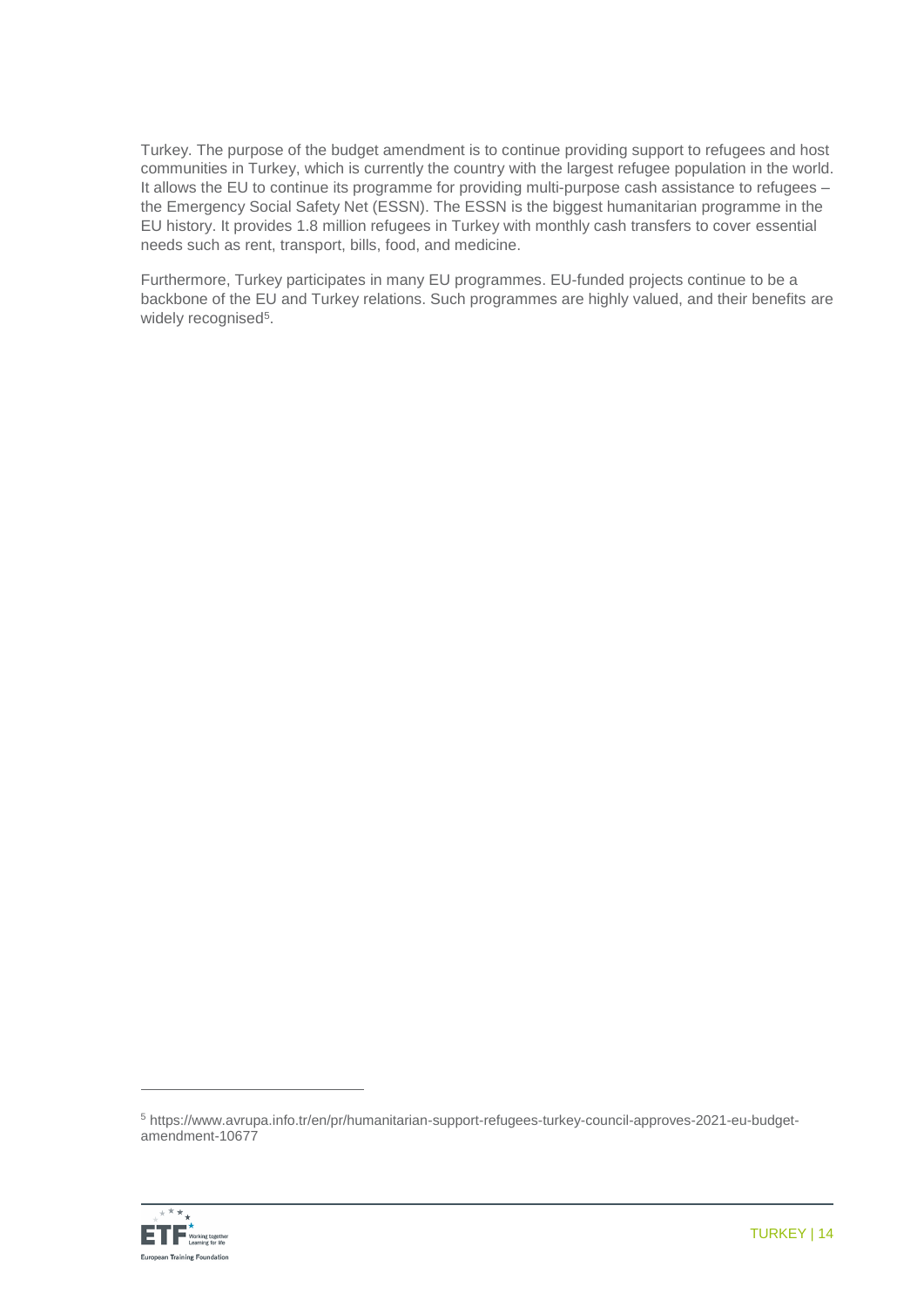# **3. LABOUR MARKET AND EMPLOYMENT**

### 3.1 Trends and challenges

### **Labour market and employment challenges in general**

While there has been progress in creating quality jobs over the past 15 years, bringing with it major gains in well-being, challenges remain in the labour market. The labour force participation of women is still very low October (OECD, 2021). High legal employment costs, including one of the OECD's highest minimum-to median-wage ratios and some of the most restrictive permanent and temporary employment regulations, and an expensive severance system, foster informality. According to the same [OECD report, t](https://doi.org/10.1787/2cd09ab1-en)he pandemic has exacerbated structural challenges related to high unemployment, low labour force participation and widespread informality. The crisis has hit the informal sector workers and the self-employed the hardest because they are concentrated in labourand contact-intensive activities where physical distancing is hard to apply. These workers are also excluded from employment-related social safety nets.

Turkey entered the pandemic with one of the highest unemployment rates among the OECD countries. On the other hand, the country was able to limit the number of redundancies through multiple income subsidies and other forms of assistance for businesses and employees. The pandemic, however, is not over yet. Moving forward, Turkey has to balance focusing on income substitution programmes while expanding available financial support, especially support to small and medium enterprises. While this may not be an easy task, it is crucial to keep unemployment levels in the country at acceptable levels (Gentilini, U. (2020)).

The pandemic hit informal sector workers and self-employed people the hardest because they are concentrated in labour- and contact-intensive activities where physical distancing is hard to apply. They are also excluded from employment-related social safety nets. The employment rate for the 20- 64 age group decreased from 53.8% in 2019 to 51% in 2020, for males from 73.2% to 70.1% and for females from 34.4 % to 32%. It is noticeable that COVID affected women more (ETF collected data). The significant impact of the pandemic is reflected in labour force participation (activity rate) with significant decreases for the age group 15+ both for males and females.

According to the OECD Economic Surveys Turkey January 2021 <sup>6</sup>, the number of jobs decreased strongly after both the 2018 financial turmoil and the COVID-19 shock (OECD,2021). The pandemic exacerbated structural challenges related to high unemployment, low labour force participation and widespread informality.

According to the above-mentioned OECD Turkey Economic Surveys (January 2021, pg. 11),'…*the pandemic exacerbated structural challenges related to high unemployment, low labour force participation and widespread informality. The crisis has hit the informal sector workers and the selfemployed the hardest because they are concentrated in labour- and contact-intensive activities where physical distancing is hard to apply. They are also excluded from employment-related social safety nets. Despite a strong increase in women's labour force participation, backed by myriad policy initiatives (which grew from 23% in 2007 to 34% in 2019, before declining to 32% in August 2020, against 70% for men) most women stay inactive, or work as unpaid family workers.'* One of the causes of the low labour force participation of women, is the (inadequate) provision and quality of early child education. (OECD,2021).

<sup>6</sup> https://www.oecd.org/economy/surveys/TURKEY-2021-OECD-economic-survey-overview.pdf



 $\overline{a}$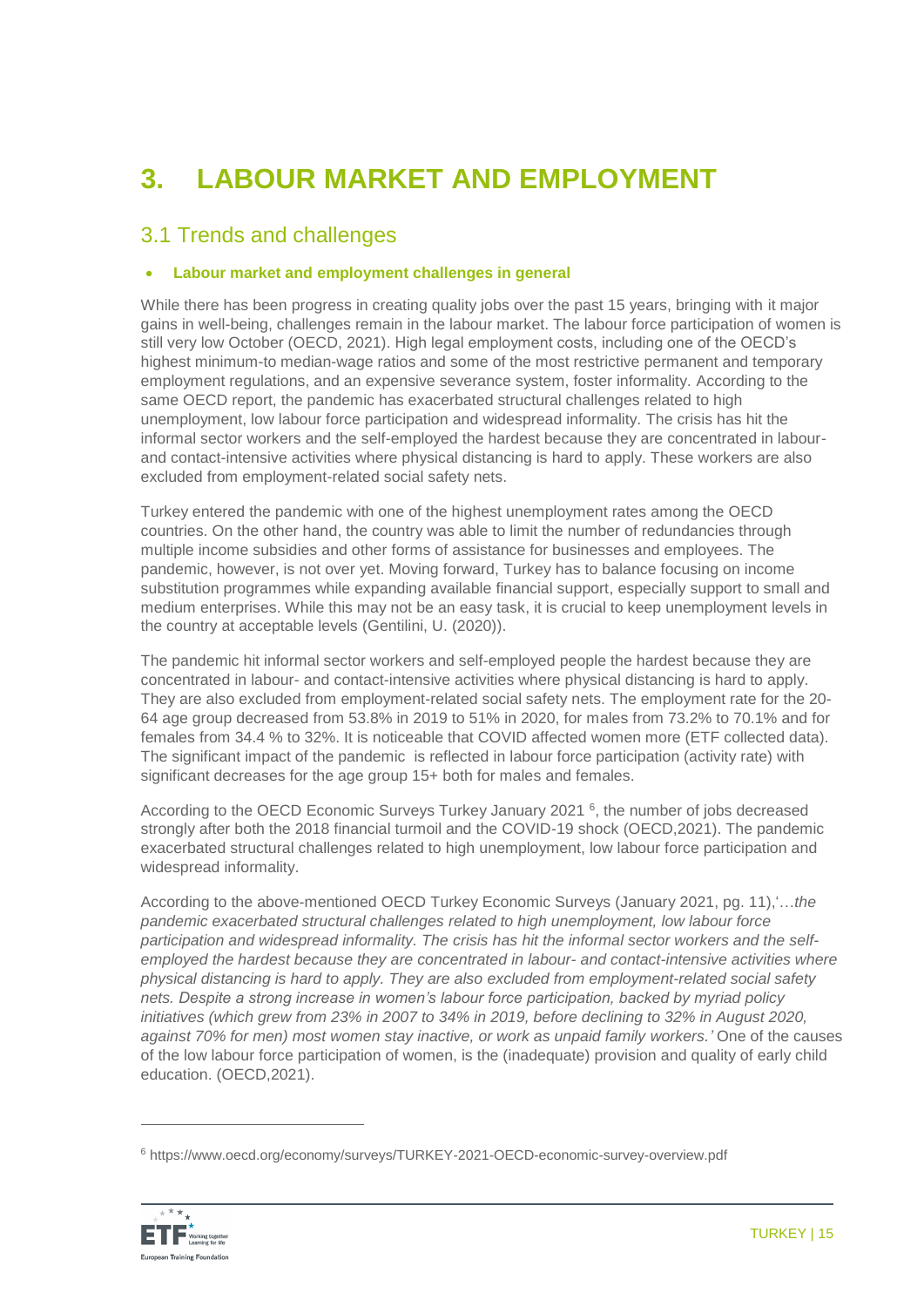High legal employment costs, including one of the OECD's highest minimum-to median-wage ratios and some of the most restrictive permanent and temporary employment regulations, and an expensive severance system, foster informality. They impede a more efficient allocation of resources towards the narrow but gradually growing share of fully formal firms and higher technology start-ups. (OECD Economic Review: Turkey 2021).

The Turkish Government Employment Agency [\(İŞKUR\), iskur.gov.tr,](https://www.iskur.gov.tr/en) conducts labour market demand analysis annually. There has been considerable support from the EU's Instrument for Pre-Accession Assistance (IPA funding). The results of the latest review, 2020 (it has been done annually in recent years) confirm the increasing demand for software developers, coders, ICT experts, data processors, AI engineers, robotics specialists, biomedical engineers, industrial automation technicians, hybrid vehicle experts, mechatronics engineers/technicians, drone operators, etc. (IŞKUR, 2021).

### **Employment**

Total number of jobs (formal and informal) contracted by 2.4 million workers between May 2019 and May 2020.The pandemic led to a large-scale exit from the labour market, which has both a short- and long-term impact. By May 2020, the economy had lost 2.6 million jobs (9.2 percent of total employment) relative to the level observed a year before. While labour markets staged a partial recovery over the year, employment remained down by 3.9 percent in November 2020 compared to a year earlier. The contraction of employment in the non-agriculture sector was 3.2 percent, whilst job losses were more evident in the agriculture sector with a 7.4 percent contraction compared to a year earlier. The bulk of job losses were in the services sector, where many jobs are informal. Informal jobs continue to prevail amongst approximately 30 percent of the Turkish population, particularly in the agricultural sector. The labour force fell sharply to 30.6 million people in June 2020, but then reversed some of its losses and rose to 31.1 million in November thanks to the easing of restrictions in 2020 (OECD,2021).

The labour force remains below the pre-pandemic level (around 1 million below the level of end-2019), with more than 50 percent of the losses borne by females. This translated to a drop in labour force participation to below 50 percent, close to its 2013 level. Pre-existing labour market vulnerabilities were exacerbated, with female, lower-income, informal and unskilled workers the worst-affected. Initial labour market losses were unevenly distributed across the population. Most of the employment contraction was felt by informal workers, the lower-skilled, females and youth under 34 – groups that have traditionally experienced more limited employability and job quality. The job recovery over the latter part of 2020 thus benefitted much less those groups that were hit the hardest. For instance, as of November 2020, employment among unskilled workers remained 9.5 percent lower than the year before, whereas it had reverted to pre-pandemic levels for medium- and highly skilled workers. A similar unequal pattern in the employment recovery has been observed for women, youth, and informal workers. Similar disparities can be seen in exits from the labour force altogether (OECD,2021).

### **Unemployment**

The unemployment rate among young people (22.1%) was high in 2019 compared to the previous four years. Youth employment rate is another important economic indicator that increased from 2016 to 2019 by approximately 7%. Moreover, employment rate of young men (54%) is nearly twice as much as young women (28%).

The increase in the number of individuals unemployed for 12 months or more remains relatively limited in Turkey. Based on OECD data, Turkey already had the third highest unemployment rate among OECD countries right before the COVID-19 pandemic hit most countries in February 2020 (OECD 2021). Turkey's unemployment rate in February 2020 was 12.6 percent; the only countries with higher unemployment rates were Greece at 15.9 and Spain 13.50 percent. The OECD average in February 2020 was at 5.21 percent, less than half of Turkey's unemployment rate.

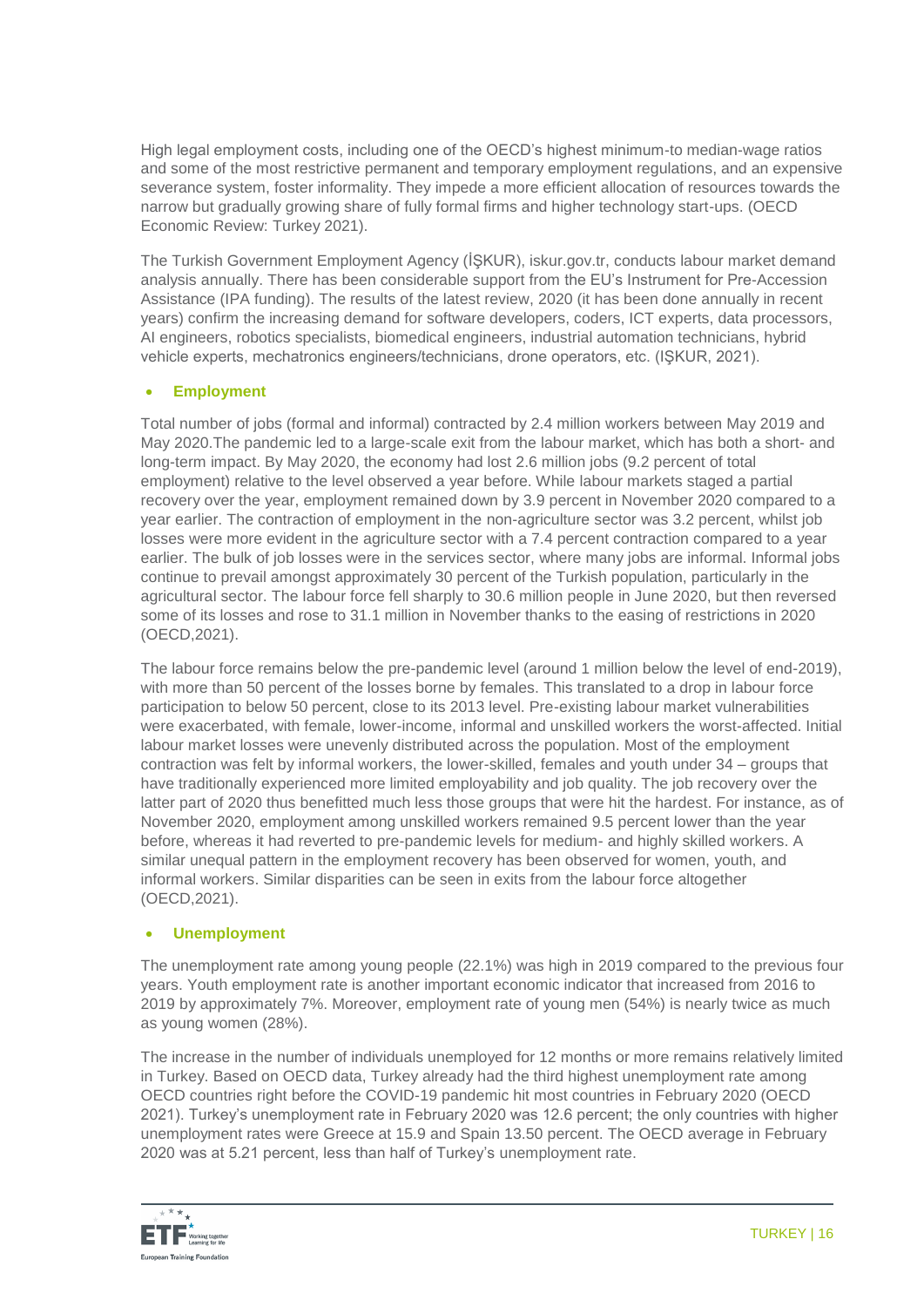In the fourth quarter of 2020, less than a year had passed since the onset of the pandemic, hence the long-term unemployed data do not yet reflect its impact. Indeed, Turkey saw a declining proportion of the labour force with unemployment periods lasting longer than one year. This, however, likely results from individuals with longer unemployment periods becoming discouraged and abandoning job searching considering the additional hurdles created by the pandemic and the suspension of mutual obligations in Turkey.

Based on the most updated assessments/reports done by the OECD on Turkey in 2021(OECD,2021), the government has been advised to act on reducing the cost of employment, particularly for the low skilled, to support job creation in the formal sector. This could be done, for example, by keeping the official minimum wage below average productivity gains for a while, allowing regional differentiation of the minimum wage through local consultations between government, employer and employee representatives and enterprise-level collective agreements.

In addition, reducing social security contributions for young and low-skilled workers would help to cushion the pandemic-induced unemployment shock on the more vulnerable, and in the medium term can be financed through an increase in the tax base. Informality is to a significant extent related to weak skills. Recent large refugee inflows have added to the challenge. Employment protection rules for both permanent and temporary workers should be made more flexible, for instance, by reforming the severance compensation regime and making fixed-term contracts more widely available for all workers, but without compromising health insurance and pension entitlements. Such increased flexibility calls however for more effective social protection for those out-of-work and more reliable public funding for retraining and job searching.

### **Statistical data collection and labour market information**

Turkish Statistical Institute (TURKSTAT) – TÜİK (https://www.tuik.gov.tr/Home/Index) is a very welldeveloped institution with full capacity which provide data to all the European and international organisations. The most updated data are published quarterly. The most recent data of September 2021, [broadly defined unemployment at 21.9%](https://www.evrensel.net/daily/447480/according-to-data-presented-by-turkish-statistical-institute-broadly-defined-unemployment-was-at-21-9-in-september) in September - Evrensel.

The Ministry of National Education and Ministry of Labour, Social Services and Family have a wellestablished evaluation and monitoring system and cooperate with the of labour and education institutions. They collect data, manage, and disseminate administrative datasets on employment, unemployment, and education. The labour market and skills information system are well complemented by developed regular skills demand analyses, graduate tracking, etc.

### **Poverty**

The strong rebound in economic growth, the labour market, and household income is expected to reduce the poverty rate from 12.2 percent in 2020 to 11.6 percent in 2021. The pandemic has deepened gender gaps and increased youth unemployment and the poverty rate. The risk of inequalities has also been increasing. The pandemic is expected to have severely negative consequences for Turkey, further weakening economic and social gains.

There is a wealth of analysis and data on the extent that jobs in different sectors of Turkey are vulnerable to the pandemic considering both effects specific to the pandemic, and sector- and employments specific vulnerabilities. They identify and analyse even specific sectors that are the most suitable for working from home.

Turkey has developed an Employment Vulnerability Index. Interestingly and importantly, it must be noted that all the analysis finds that only 10 percent of workers in Turkey can work from home. Employment vulnerability is highest among textile and apparel, accommodation and food, and leather sectors, while jobs in ICT and finance are the least vulnerable. They find that overall, around 7 million workers are at risk of losing their jobs due to the economic impacts of COVID-19. For very detailed information, the most important and recent analysis and assessments are in: Jobs at risk in Turkey:

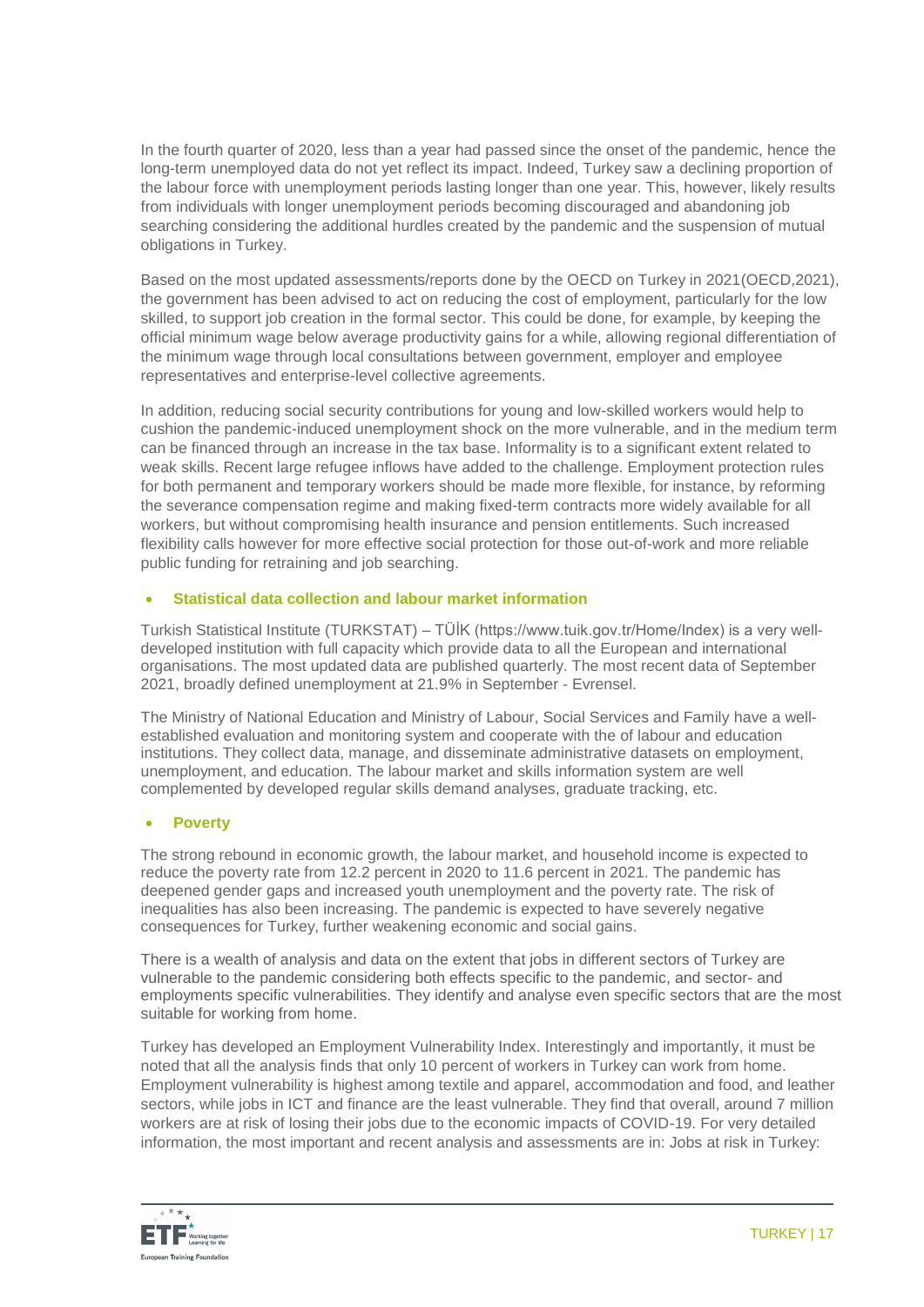Identifying the impact of COVID-19 (A thorough and in-depth information on the institutional set up, strategies and legal framework can be retrieved from Turkey', YouthBankHub study prepared as part of the Western Balkan and Turkey (WB&T) for EmploYouth project, funded by the European Union, December 2020. For additional detailed analyses and data: <https://www.worldbank.org/en/country/turkey/overview#1>

### 3.2 Employment policy and institutional setting

Strategy and legal framework in the employment policy field in Turkey is framed by the President of Turkey, and government policies for employment and social inclusion. The system is governed by a multi-institutional set up: the Constitution and Presidential Governance, Ministry of Family, Labour and Social Services, Ministry of Youth and Sports, National Youth Council and by many strategic documents, such as the: Presidential Annual Program, New Economy Program (Medium Term Program) 2020-2022, Eleventh Development Plan and Priorities (2019-2023), National Employment Strategy (2014-2023), and National Youth Strategy (2021-2023), Plans, Policies and Measures for National Employment Service (İŞKUR).

[The Turkish Employment Agency \(İŞKUR\)](http://www.iskur.gov.tr/en-us/homepage.aspx) was established under the [Law of 25/06/2003 and](http://www.mevzuat.gov.tr/MevzuatMetin/1.5.4904.pdf)  No [4904](http://www.mevzuat.gov.tr/MevzuatMetin/1.5.4904.pdf) to facilitate activities relating to protection, improvement, generalisation of employment, and prevention of unemployment and to provide unemployment insurance services. ISKUR plays a leading role in upgrading the skills of jobseekers and facilitating their access to productive employment by providing vocational training and other employment support services. ISKUR currently provides many programmes to help workers access jobs through on-the-job training support (wage subsidies) and other subsidised forms of employment, including hiring subsidies (covering social security premiums and other non-wage costs for new workers). Apart from financial support measures, there are also programmes that encourage links between enterprises and research universities in activities such as training, skills exchange programmes, and joint ventures.

Turkey introduced a new regulation on teleworking in March 2021 (OECD), which clarified the legal framework around its practice. The generalised experiment in mass teleworking has made one issue particularly salient to regulators and the public, namely the risk of work intensification, related to a reduced work-life balance and blurring of the boundaries between working and non-working times and spaces linked to the introduction of work.

### **Initiatives to boost employment**

The public employment services agency (ISKUR) is the main public entity charged with placing workers in employment in Turkey. ISKUR services range from basic guidance to worker placement. Given its centrality to job placement, and resources spent on supporting job seekers, it is important to consistently improve the effectiveness of how ISKUR delivers services. Increasing the efficiency and effectiveness of ISKUR is most salient in a downturn economy when services and resources required are likely to exceed existing capacities for quality service delivery. There have been big efforts to improve service delivery by introducing tools that aid job counsellors in their work.

There has been significant EU and World Bank support to increase the efficiency and effectiveness of ISKUR to boost employment. The capacities for improving service delivery have been boosted by tools that aid job counsellors in their work, e.g. a profiling system that uses data-driven information to support decisions and facilitates a path to formal employment; Labour Market Information System (LMIS) (or a workforce dashboard) to provide guidance to job seekers about the jobs, skills and occupations in demand but also to guide prospective job-seekers (in the education system) to use the LMIS to make training and career-related decisions, and many other tools.

There are many initiatives to boost employment in Turkey. There is an extensive list of initiatives run by the government and its ministries, agencies, and private sector including the development partners. Turkey started implementing labour market programmes targeting income and job protection soon after the country's first recorded case of COVID-19 on 11 March (Gentilini, U. (2020)), ''Weekly social protection links: 04 September 2020'').

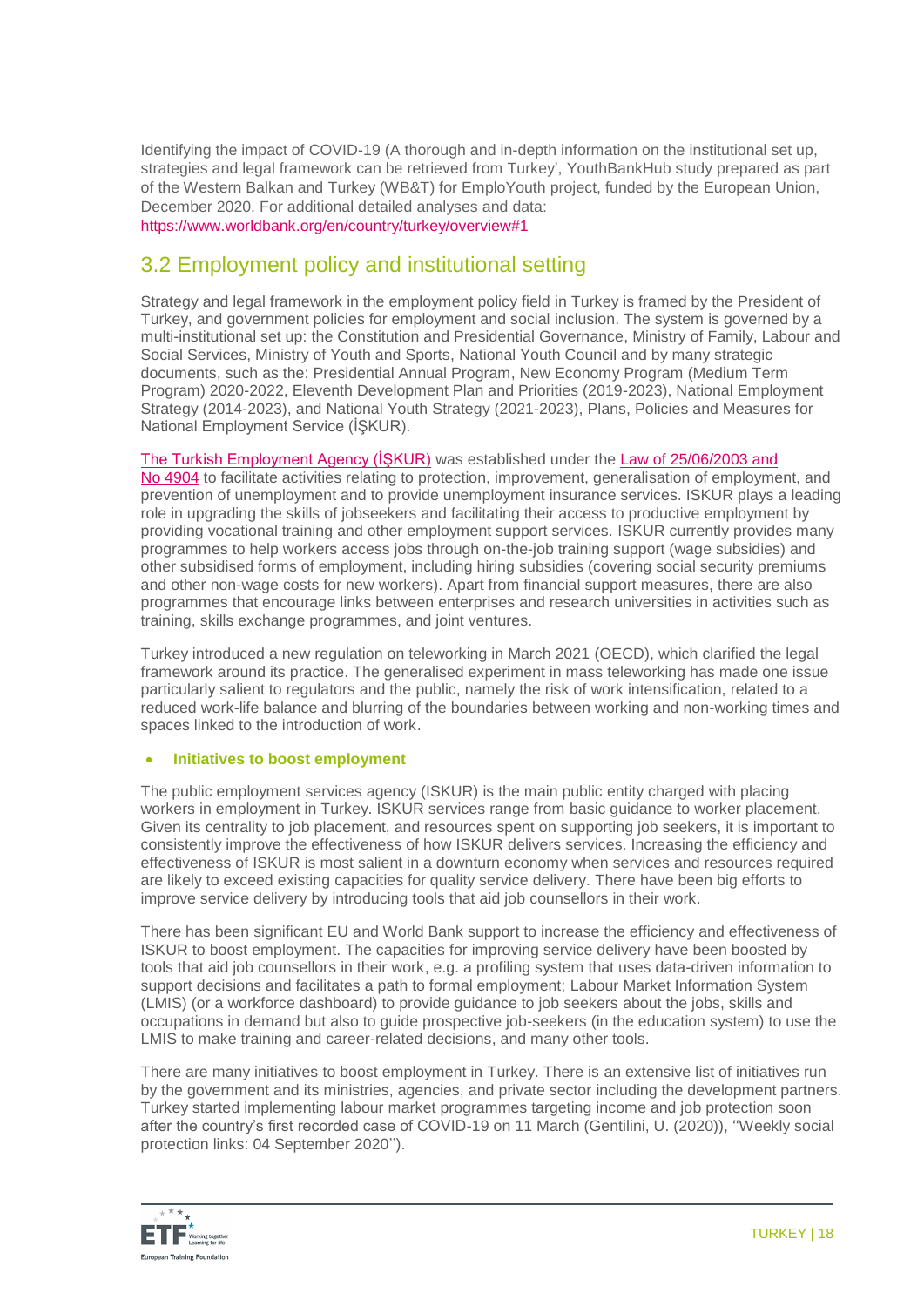The largest programme that was expanded during 2020 is the ''Reduced hours employment programme'' (kisa calisma odenegi) (ISKUR 2021). Under this programme the government banned lay-offs and began providing subsidies to the private sector firms to supplement employee wages. Private sector employees could decrease their weekly working hours to at least 2/3rd of their full-time employment. In exchange, the government would subsidise participating private sector firms 2/3rd of their employees' salaries. This way, employees retain their employment during the pandemic, although with reduced income. While initially extended for three months, the programme has been renewed multiple times and is currently valid until February 2021 (Kasap, 2021).

Additionally, in April 2020 the government introduced a new 'cash assistance' (nakdi ucret destegi) programme for the employed to target loss of income (ISKUR, 2021). This programme targets those employees who remain officially employed but are furloughed by their employer due to lack of income or closures during the COVID-19 pandemic. Thus, the government provides these employees 50 percent of their original salary. Once again, this programme was renewed multiple times, and is currently active at least until March 2021.

More recently, the Ministry of Trade has also introduced several subsidies for small businesses affected (closed or partially closed) by COVID-19 (Ticaret Bakanligi, 2020). The recently introduced 'loss of income support' (gelir kaybi destegi) will provide small businesses with TRY 1 000 (USD 139) for three months, and the 'rent support' (kira destegi) will provide small businesses with TRY 750 (USD 104) for three months for rent payments. Finally, the Turkish government has been offering tax breaks and low interest loans through publicly owned banks to firms to help with the pandemic and decrease the number of layoffs.

There are arguably too many incentive programmes offered by the government, imposing a heavy fiscal burden, and only some are effective. There are currently several special loan programmes, interest rate subsidies and credits, and grants of many kinds offered by the Turkish banking system, with support from the government. Many government subsidised programmes are targeted to firms under some criteria. They are implemented through various Development Banks (subsidised lending), and institutions such as KOSGEB and TUBITAK (direct grants). Apart from subsidised loans and grants, there are other types of public incentives, such as tax breaks, preferential credit, and public procurement advantages. These types of support to firms are often meant to be for investments in technology, R&D (Research & Development), and innovation; but also, to support employment creation/retention (World Bank, 2019).

### **Initiatives to increase the capacity of the public employment services**

The Turkish Employment Agency (ISKUR) was established under the Law of 25/06/2003 and No 4904 to facilitate activities relating to protection, improvement, generalisation of employment, and prevention of unemployment and to provide unemployment insurance services. ISKUR plays a leading role in upgrading the skills of jobseekers and facilitating their access to productive employment by providing vocational training and other employment support services.

Institutional Capacity and Digital Maturity Assessment of İŞKUR is supported by Turkey UNDP, [An](https://www.tr.undp.org/content/turkey/en/home/presscenter/articles/2019/07/_kur_un-kapasitesini-gelitirmek-cin-oenemli-adm.html)  [Important Step in Developing İŞKUR's Institutional Capacity \(undp.org\).](https://www.tr.undp.org/content/turkey/en/home/presscenter/articles/2019/07/_kur_un-kapasitesini-gelitirmek-cin-oenemli-adm.html)

### **Donor support to the employment policy field**

Turkey is the largest beneficiary of EU support among the candidate countries to the European Union. The European Union supports the Turkey IPA II (2014-2020), addressing three out of the five main targets of Europe 2020 strategy: increasing employment rates, reducing school dropout levels by investing in education, and reducing poverty and social exclusion. Priority projects focus on gender equality, boosting the participation of women in the labour market and the fight against poverty and social exclusion. The IPA II (2014-2020), with a total funding of EUR 291.6. All the EU funding is administered by [Operating Structure for Human Resources Development Programme.](http://www.ikg.gov.tr/)

EU Technical Assistant Programme Future of Work- A Future of Work that Works for Women, Gender Equality in the Working Life.

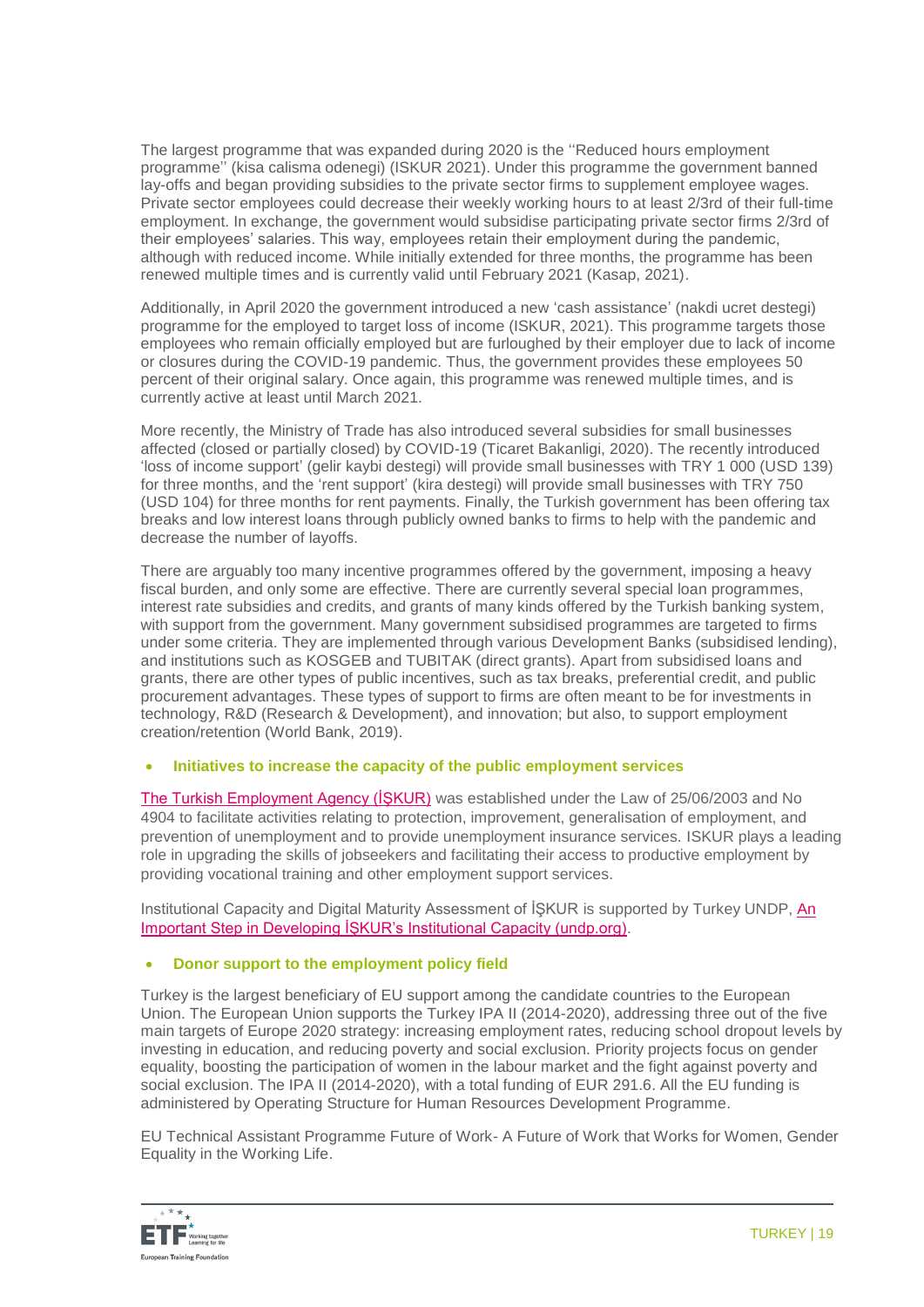The EBRD (European Bank for Reconstruction and Development) is a leading institutional investor in Turkey and run many big projects co financed with the Turkish government and private sector. To date, it has invested EUR 14 billion in the country through 351 projects, with 95 per cent of those in the private sector. The Bank's portfolio of EUR 7 billion in Turkey is the largest of the 38 economies in which the EBRD invests. **EBRD adopts first Digital Approach**, starting from November 2021, Turkey's Akbank receives USD [50 million EBRD loan to finance women-led firms](https://www.ebrd.com/news/2021/turkeys-akbank-receives-us-50-million-ebrd-loan-to-finance-womenled-firms.html) and provide skills.

There are many initiatives to boost employment in Turkey. There is a thorough list of initiatives run by the government and its ministries, agencies, private sector including the development partners being them EU, EBRD, WORLD BANK, other financial institutions. All the initiatives can be found on the website of the respective ministries and the organisations working closely with the Turkey public and private institutions.

For further information, please contact: Lida Kita, Senior Human Capital Development Expert - Social Inclusion - Country Liaison for Israel, Serbia, and Turkey, email: [Lida.Kita@etf.europa.eu](mailto:Lida.Kita@etf.europa.eu)

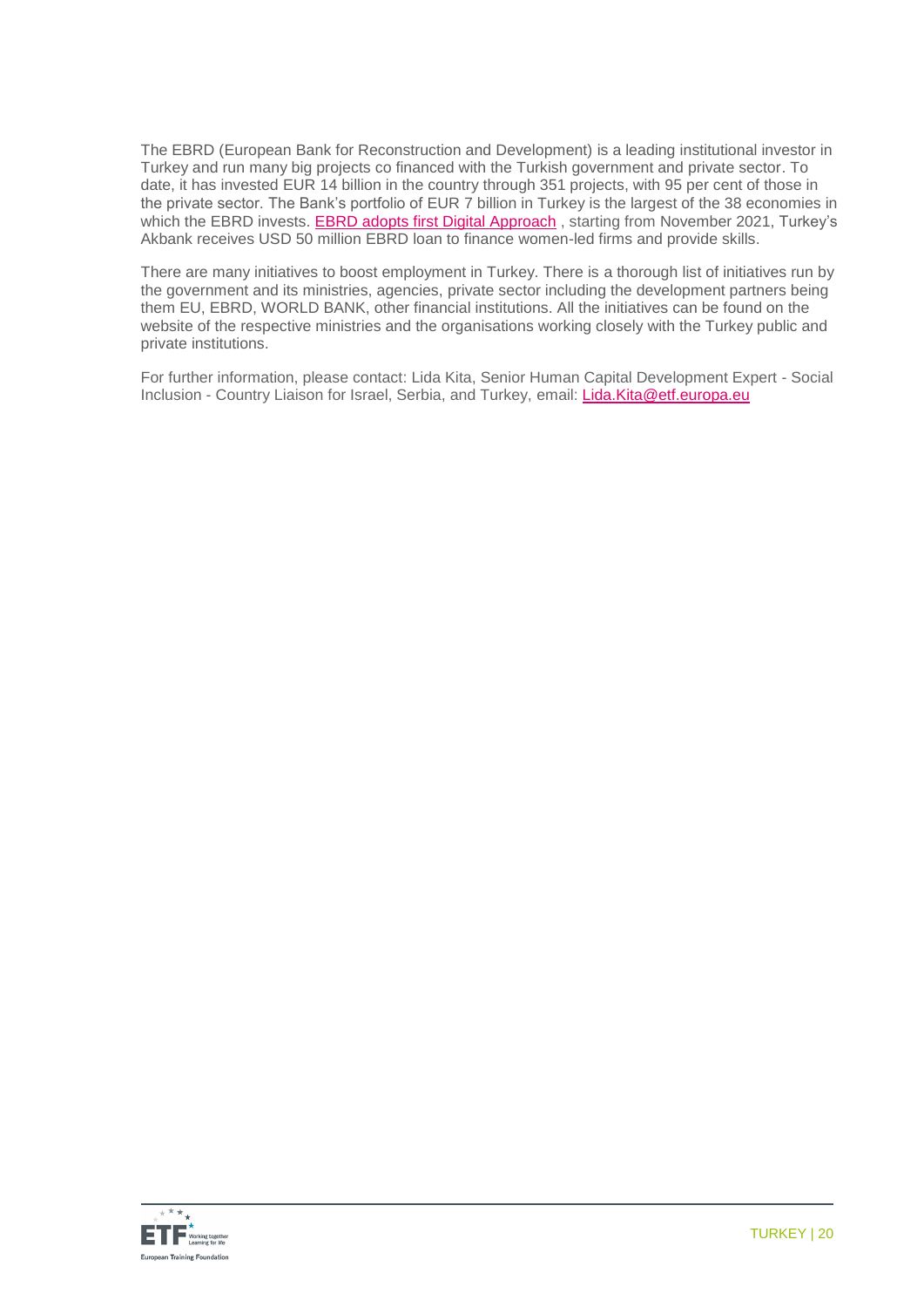## **STATISTICAL ANNEX, REFERENCES, ACRONYMS - TURKEY**

|                 | <b>Indicator</b>                                                              |                            | 2010     | 2015     | 2019            | 2020     |
|-----------------|-------------------------------------------------------------------------------|----------------------------|----------|----------|-----------------|----------|
| $\overline{1}$  | Total Population (,000) <sup>e</sup>                                          |                            | 72,327.0 | 78,529.4 | 83,429.6        | 84,339.1 |
| $\overline{2}$  | Relative size of youth population<br>(age group 15-24, %) $c(1)$              |                            | 26.3     | 24.9     | 24.2            | 24.0     |
| 3               | GDP growth rate (%)                                                           |                            | 8.4      | 6.1      | 0.9             | 1.8      |
|                 |                                                                               | Agriculture<br>added value | 9.0      | 6.9      | 6.4             | 6.6      |
| 4               | GDP by sector (%)                                                             | Industry<br>added value    | 24.5     | 27.8     | 27.2            | 27.8     |
|                 |                                                                               | Services<br>added value    | 54.5     | 53.5     | 56.5            | 54.6     |
| 5               | Public expenditure on education (as<br>% of GDP)                              |                            | M.D.     | M.D.     | M.D.            | M.D.     |
| $6\phantom{1}6$ | Public expenditure on education (as<br>% of total public expenditure)         |                            | M.D.     | M.D.     | M.D.            | M.D.     |
| $\overline{7}$  | Adult literacy (%)                                                            |                            | 92.7     | 95.6     | 96.2<br>(2017)  | M.D.     |
|                 | Educational                                                                   | Low <sup>(2)</sup>         | 63.7     | 58.3     | 53.1            | 50.4     |
| 8               | attainment of adult<br>population (aged 25-                                   | Medium <sup>(3)</sup>      | 20.4     | 20.4     | 21.6            | 22.1     |
|                 | 64 or 15+) (%)                                                                | High <sup>(4)</sup>        | 15.9     | 21.3     | 25.4            | 27.5     |
|                 | Early leavers from                                                            | Total                      | 43.1     | 36.4     | 28.7            | 26.7     |
| 9               | education and<br>training (aged 18-24)                                        | Male                       | 37.8     | 35.0     | 28.9            | 27.5     |
|                 | $(\% )$                                                                       | Female                     | 47.9     | 37.6     | 28.6            | 25.8     |
| 10              | Gross enrolment ratio in upper<br>secondary education (ISCED level 3)<br>(%)  |                            | 72.5     | 106.4    | 105.0<br>(2018) | M.D.     |
| 11              | Share of VET students in upper<br>secondary education (ISCED level 3)<br>(% ) |                            | 45.1     | 49.0     | 46.0<br>(2018)  | M.D.     |
| 12 <sub>2</sub> | Tertiary education attainment (aged<br>$30-34)$ $(%$                          |                            | 16.8     | 26.5     | 34.1            | 36.2     |
|                 | Participation in                                                              | Total                      | 2.9      | 5.5      | 5.7             | 5.8      |
| 13 <sup>°</sup> | training/lifelong<br>Male                                                     |                            | 3.1      | 5.6      | 5.7             | 6        |

The Annex includes annual data from 2010, 2015, 2019 and 2020 or the last available year.

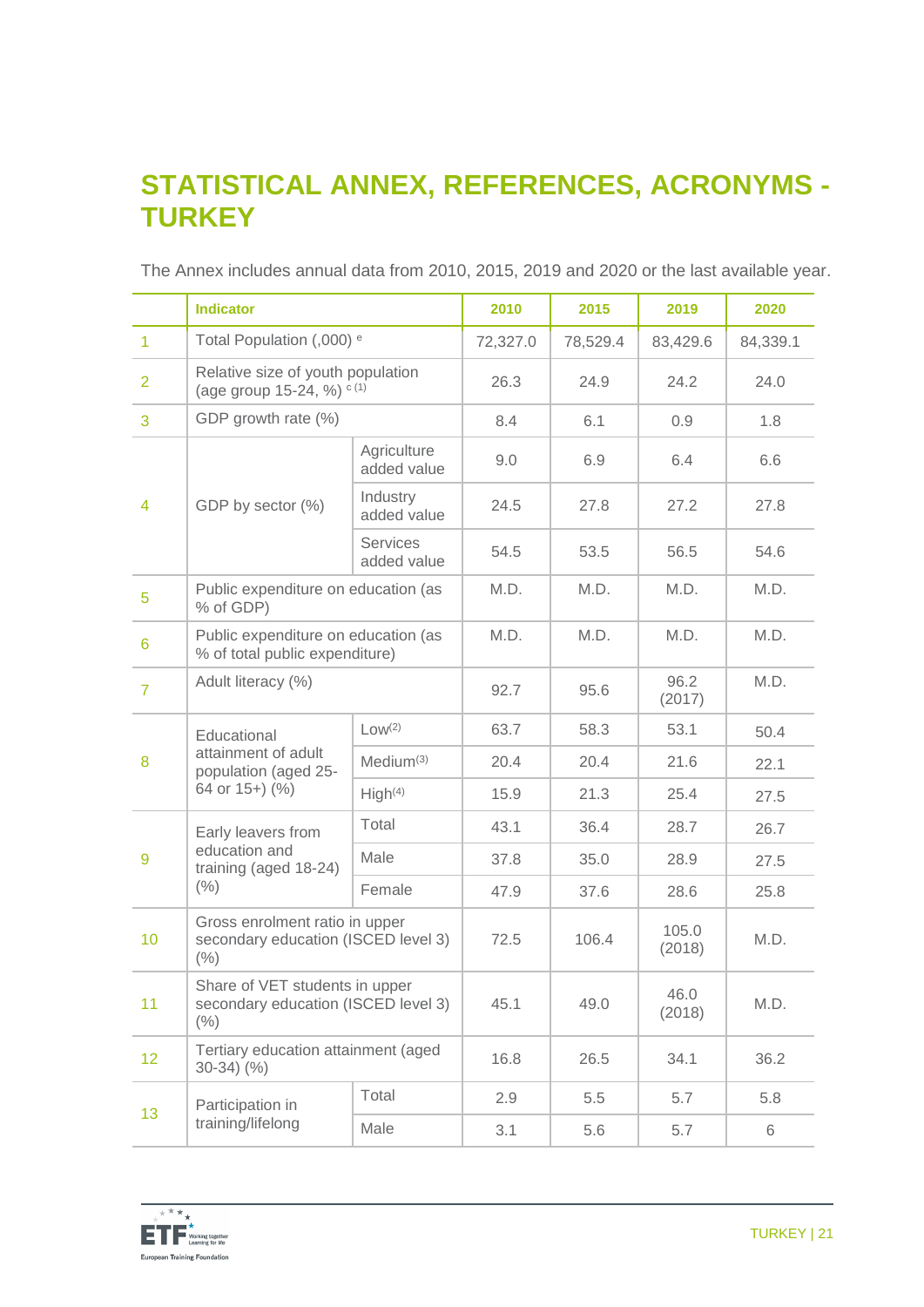|                     | learning (age group<br>25-64) by sex (%)                                         | Female                | 2.8            | 5.3  | 5.7            | 5.5  |
|---------------------|----------------------------------------------------------------------------------|-----------------------|----------------|------|----------------|------|
|                     | Participation in<br>training/lifelong                                            | Low <sup>(2)</sup>    | 1.3            | 2.7  | 2.8            | 2.7  |
| learning (age group |                                                                                  | Medium <sup>(3)</sup> | 6.9            | 8.6  | 7.6            | 7.6  |
|                     | 25-64) by education<br>(% )                                                      | High <sup>(4)</sup>   | 7.4            | 12.9 | 12.4           | 12.5 |
|                     | Participation in                                                                 | Inactive              | 2.0            | 3.5  | 3.6            | 3.5  |
|                     | training/lifelong<br>learning (age group                                         | Employed              | 3.5            | 6.5  | 6.6            | 7.1  |
|                     | 25-64) by working<br>status $(\%)$                                               | Unemployed            | 5.4            | 9.0  | 9.7            | 9.4  |
|                     | Low achievement in                                                               | Reading               | 21.6<br>(2012) | 40.0 | 26.1<br>(2018) | N.A. |
| 14                  | reading,<br>mathematics and<br>science - PISA (%)                                | <b>Mathematics</b>    | 42.0<br>(2012) | 51.4 | 36.7<br>(2018) | N.A. |
|                     |                                                                                  | Science               | 26.4<br>(2012) | 44.5 | 25.2<br>(2018) | N.A. |
|                     | Activity rate (aged<br>$15+)$ (%)                                                | Total                 | 48.1           | 51.2 | 52.9           | 49.3 |
| 15                  |                                                                                  | Male                  | 69.9           | 71.6 | 72.0           | 68.2 |
|                     |                                                                                  | Female                | 27.1           | 31.4 | 34.3           | 30.8 |
|                     | Inactivity rate (aged                                                            | Total                 | 51.9           | 48.8 | 47.1           | 50.7 |
| 16                  | $(15+)$ $(%)^{C}$                                                                | Male                  | 30.1           | 28.4 | 28.0           | 31.8 |
|                     |                                                                                  | Female                | 72.9           | 68.6 | 65.7           | 69.2 |
|                     |                                                                                  | Total                 | 43.0           | 46.0 | 45.7           | 42.8 |
| 17                  | Employment rate<br>(aged 15+) (%)                                                | Male                  | 62.7           | 65.0 | 63.1           | 59.8 |
|                     |                                                                                  | Female                | 24.0           | 27.5 | 28.7           | 26.3 |
|                     | Employment rate by<br>educational<br>attainment (% aged<br>$15+%$ <sup>(5)</sup> | Low <sup>(2)</sup>    | 39.6           | 41.6 | 40.7           | 37.3 |
| 18                  |                                                                                  | Medium <sup>(3)</sup> | 49.4           | 52.8 | 50.3           | 47.2 |
|                     |                                                                                  | High <sup>(4)</sup>   | 70.6           | 71.5 | 69.0           | 66.0 |
|                     | Employment by<br>$sector(%)^C$                                                   | Agriculture           | 23.7           | 20.4 | 18.1           | 17.6 |
| 19                  |                                                                                  | Industry              | 26.2           | 27.2 | 25.3           | 26.2 |
|                     |                                                                                  | Services              | 50.1           | 52.4 | 56.6           | 56.2 |
| 20                  | Incidence of self-employment (%)                                                 |                       | 39.1           | 32.9 | 31.5           | 30.2 |
| 21                  | Incidence of vulnerable employment<br>$(\%)$ C                                   |                       | 33.8           | 28.4 | 27.1           | 25.7 |
|                     | Unemployment rate<br>(aged $15+$ ) $(\frac{9}{6})^{(5)}$                         | Total                 | 10.7           | 10.3 | 13.7           | 13.2 |
| 22                  |                                                                                  | Male                  | 10.4           | 9.2  | 12.4           | 12.4 |

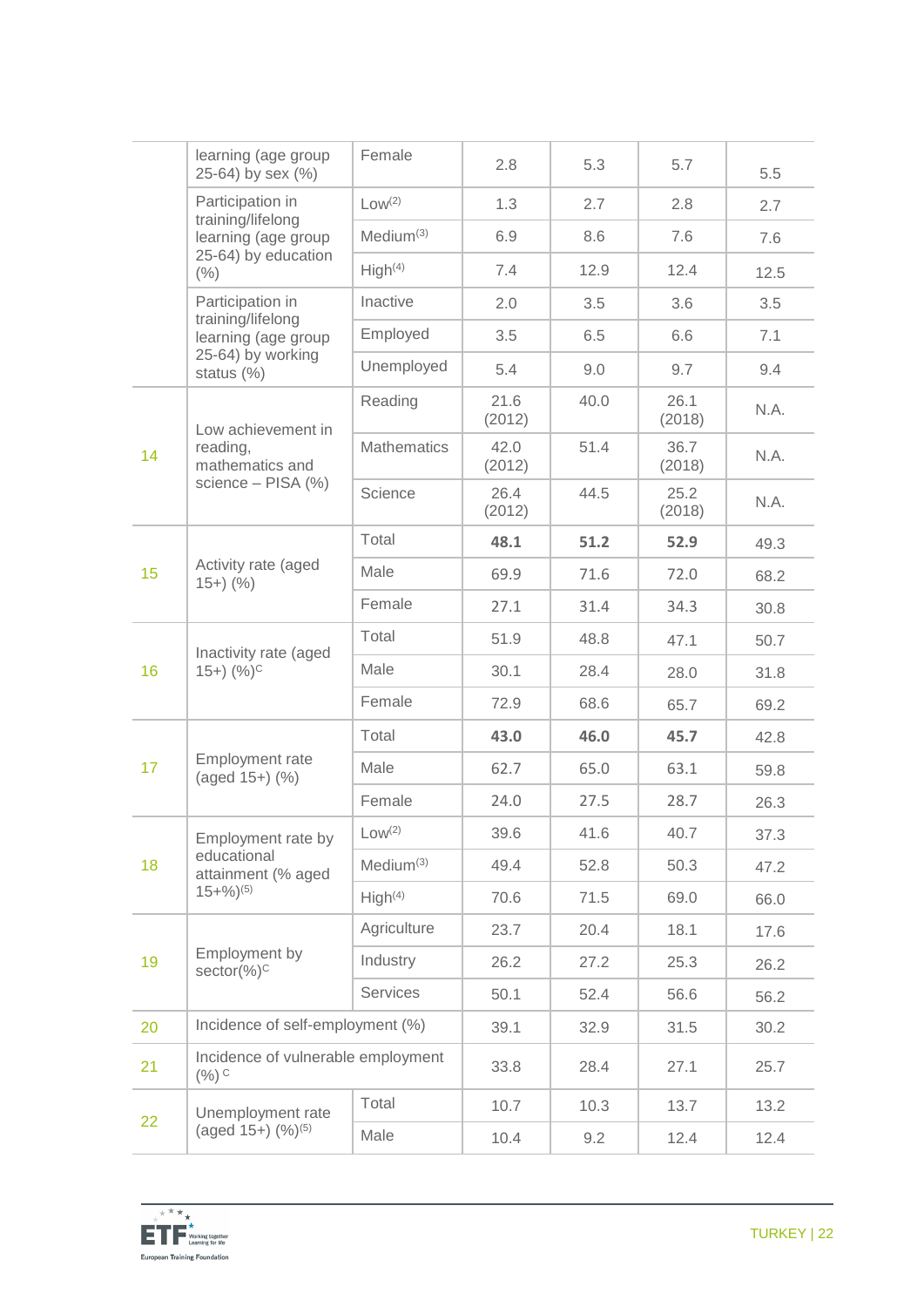|    |                                                                               | Female                | 11.4 | 12.6 | 16.5 | 14.9 |
|----|-------------------------------------------------------------------------------|-----------------------|------|------|------|------|
|    | Unemployment rate                                                             | $Low^{(2)}$           | 10.2 | 9.7  | 13.0 | 12.6 |
| 23 | by educational                                                                | Medium <sup>(3)</sup> | 13.1 | 11.3 | 15.6 | 15.0 |
|    | attainment (aged<br>$(15+)$ $(%)^{(5)}$                                       | High <sup>(4)</sup>   | 9.8  | 10.8 | 13.5 | 12.6 |
| 24 | Long-term unemployment rate (aged<br>$(15+)$ $(%)^{(5)}$                      |                       | 2.8  | 2.2  | 3.2  | 3.3  |
|    | Youth unemployment                                                            | Total                 | 19.7 | 18.5 | 25.2 | 25.1 |
| 25 | rate (aged 15-24)                                                             | Male                  | 19.2 | 16.5 | 22.4 | 22.5 |
|    | $(\% )$                                                                       | Female                | 20.7 | 22.2 | 30.3 | 29.9 |
|    | Proportion of people                                                          | Total                 | 32.3 | 23.9 | 26.0 | 28.3 |
| 26 | aged 15-24 not in<br>employment,<br>education or training<br>$(NEETS)$ $(\%)$ | Male                  | 19.6 | 14.1 | 18.3 | 21.2 |
|    |                                                                               | Female                | 44.4 | 33.7 | 34.0 | 35.7 |

Last update: September 2021

#### Sources:

Indicators 8, 9, 12, 13, 15, 16, 17, 18, 19, 20, 21, 22, 23, 24, 25, 26 – Eurostat Indicators 14 – OECD, Indicators 7, 10, 11 – UNESCO, Institute for Statistics Indicators 1, 2, 3, 4 – The World Bank, World Development Indicators database

#### Notes:

(1) The denominator corresponds to the age 15-64

(2) Low - primary and basic general education

(3) Medium - general secondary and vocational-technical education

(4) High - secondary special and higher education

 $(5)$  Age group 15-74

#### Legend:

e = estimated c = calculated N.A. = Not Applicable M.D. = Missing Data

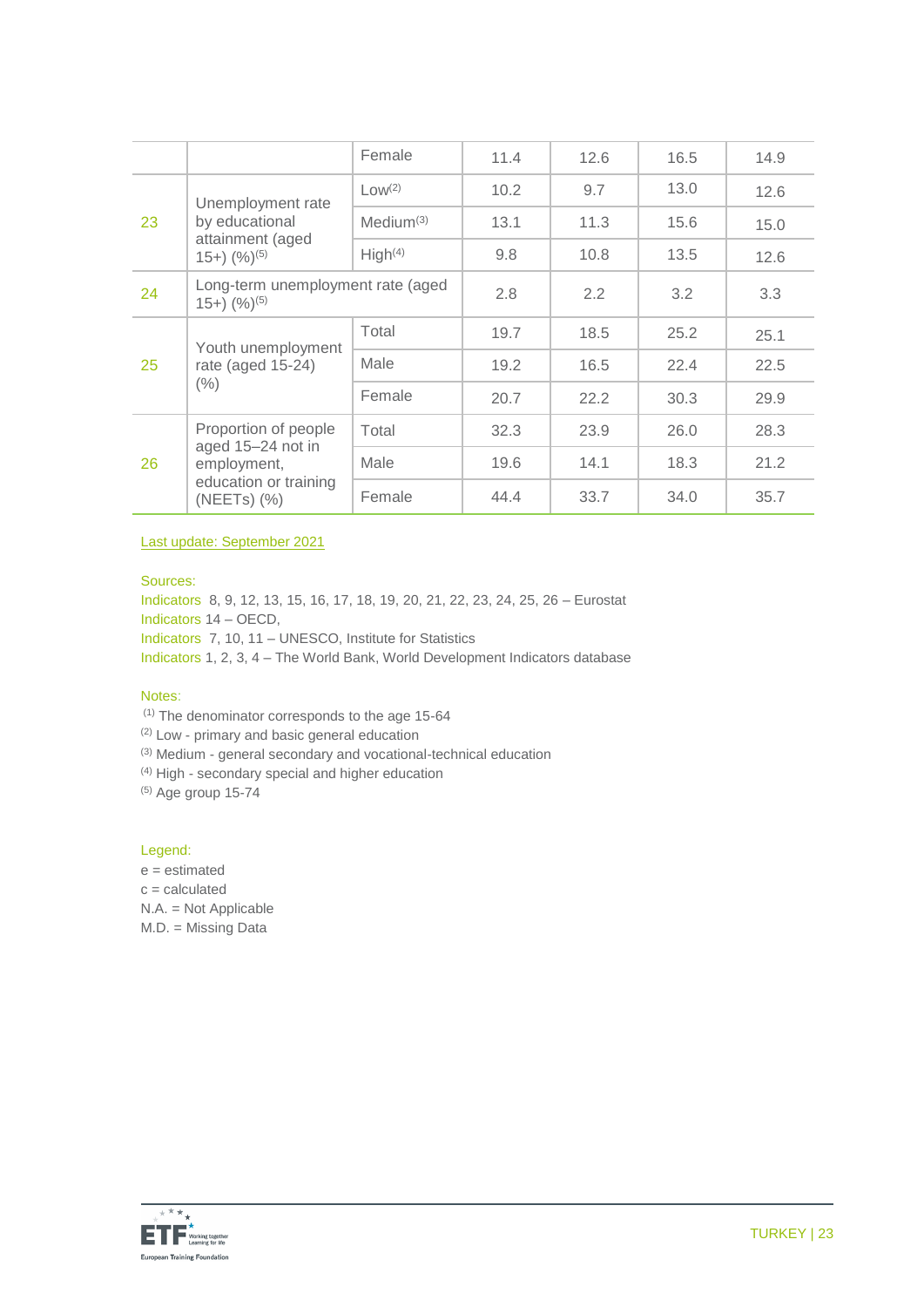# **ANNEX: DEFINITIONS OF INDICATORS**

|                | <b>Description</b>                                                    | <b>Definition</b>                                                                                                                                                                                                                                                                                                                                                                                                                                                                                                                                 |
|----------------|-----------------------------------------------------------------------|---------------------------------------------------------------------------------------------------------------------------------------------------------------------------------------------------------------------------------------------------------------------------------------------------------------------------------------------------------------------------------------------------------------------------------------------------------------------------------------------------------------------------------------------------|
| 1              | Total population ('000)                                               | The total population is estimated as the number of people having their<br>usual residence in a country on 1 January of the respective year.<br>When information on the usually resident population is not available,<br>countries may report legal or registered residents.                                                                                                                                                                                                                                                                       |
| $\overline{2}$ | Relative size of youth population<br>(age group 15-24) (%)            | This is the ratio of the youth population (aged 15-24) to the working-<br>age population, usually aged 15-64 (74)/15+.                                                                                                                                                                                                                                                                                                                                                                                                                            |
| 3              | GDP growth rate (%)                                                   | Annual percentage growth rate of GDP at market prices based on<br>constant local currency. Aggregates are based on constant 2010 U.S.<br>dollars. GDP is the sum of gross value added by all resident<br>producers in the economy plus any product taxes and minus any<br>subsidies not included in the value of the products. It is calculated<br>without making deductions for depreciation of fabricated assets or for<br>depletion and degradation of natural resources.                                                                      |
| 4              | GDP by sector (%)                                                     | The share of value added from Agriculture, Industry and Services.                                                                                                                                                                                                                                                                                                                                                                                                                                                                                 |
|                |                                                                       | Agriculture corresponds to ISIC divisions 1-5 and includes forestry,<br>hunting, and fishing, as well as cultivation of crops and livestock<br>production. Value added is the net output of a sector after adding up<br>all outputs and subtracting intermediate inputs. It is calculated without<br>making deductions for depreciation of fabricated assets or depletion<br>and degradation of natural resources. The origin of value added is<br>determined by the International Standard Industrial Classification<br>(ISIC), revision 3 or 4. |
| 5.             | Public expenditure on education<br>(as % of GDP)                      | Public expenditure on education expressed as a percentage of GDP.                                                                                                                                                                                                                                                                                                                                                                                                                                                                                 |
|                |                                                                       | Generally, the public sector funds education either by directly bearing<br>the current and capital expenses of educational institutions, or by<br>supporting students and their families with scholarships and public<br>loans as well as by transferring public subsidies for educational<br>activities to private firms or non-profit organisations (transfer to private<br>households and enterprises). Both types of transactions together are<br>reported as total public expenditure on education.                                          |
| 6              | Public expenditure on education<br>(as % of total public expenditure) | Public expenditure on education expressed as a percentage of total<br>public expenditure.                                                                                                                                                                                                                                                                                                                                                                                                                                                         |
|                |                                                                       | Generally, the public sector funds education either by directly bearing<br>the current and capital expenses of educational institutions, or by<br>supporting students and their families with scholarships and public<br>loans as well as by transferring public subsidies for educational<br>activities to private firms or non-profit organisations (transfer to private<br>households and enterprises). Both types of transactions together are<br>reported as total public expenditure on education.                                          |
| 7              | Adult literacy (%)                                                    | Adult literacy is the percentage of the population aged 15 years and<br>over who can both read and write a short simple statement on his/her<br>everyday life, and understand it. Generally, 'literacy' also<br>encompasses 'numeracy' - the ability to make simple arithmetic<br>calculations.                                                                                                                                                                                                                                                   |

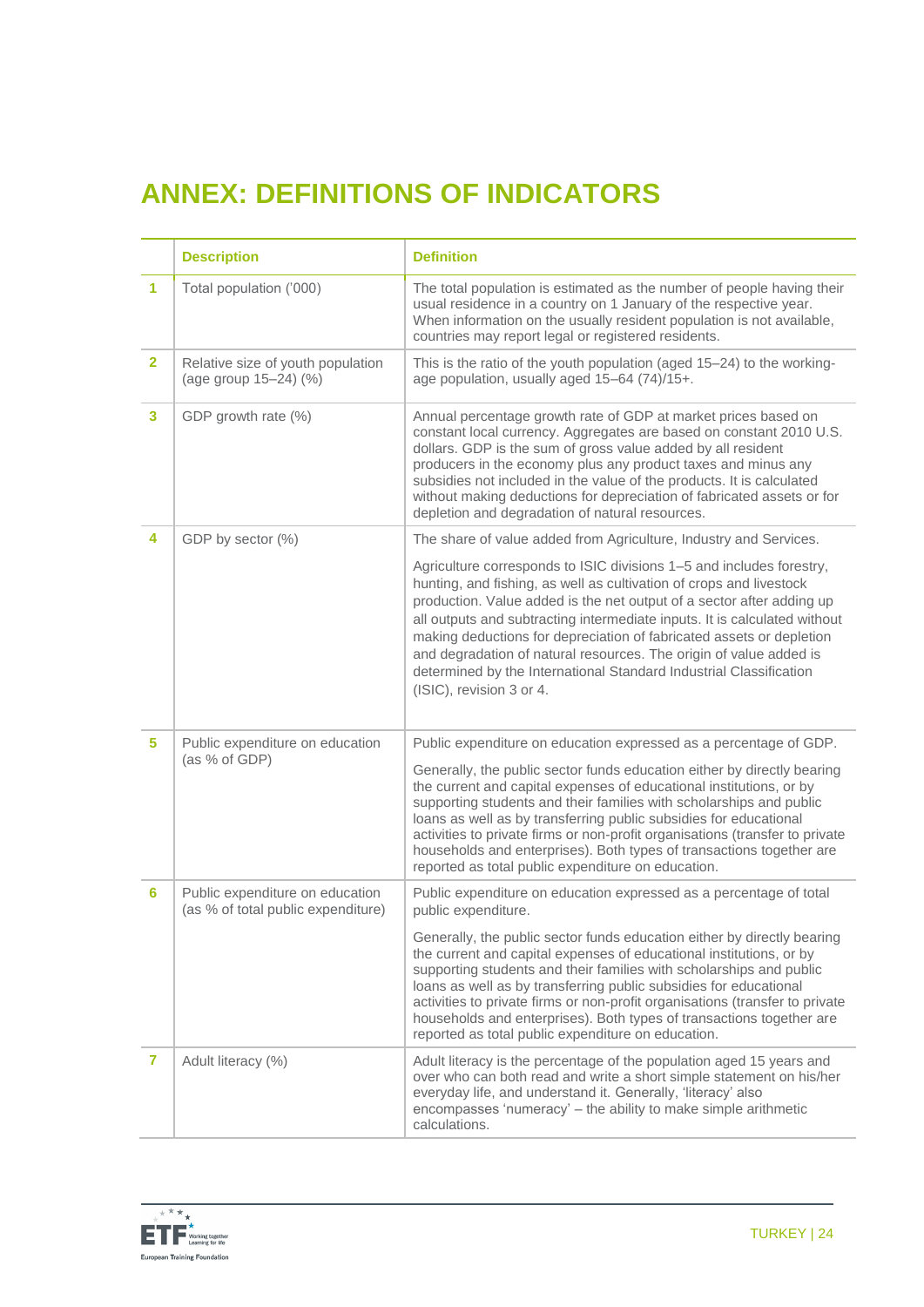|         | <b>Description</b>                                                                 | <b>Definition</b>                                                                                                                                                                                                                                                                                                                                                                                                                                                                                                                                                           |  |  |
|---------|------------------------------------------------------------------------------------|-----------------------------------------------------------------------------------------------------------------------------------------------------------------------------------------------------------------------------------------------------------------------------------------------------------------------------------------------------------------------------------------------------------------------------------------------------------------------------------------------------------------------------------------------------------------------------|--|--|
| 8       | Educational attainment of adult<br>population (25-64 or aged 15+)<br>(% )          | Educational attainment refers to the highest educational level<br>achieved by individuals expressed as a percentage of all persons in<br>that age group.                                                                                                                                                                                                                                                                                                                                                                                                                    |  |  |
|         |                                                                                    | This is usually measured in terms of the highest educational<br>programme successfully completed, which is typically certified by a<br>recognised qualification. Recognised intermediate qualifications are<br>classified at a lower level than the programme itself.                                                                                                                                                                                                                                                                                                       |  |  |
| 9       | Early leavers from education and<br>training (age group $18-24$ ) (%)              | Early leavers from education and training are defined as the<br>percentage of the population aged 18-24 with at most lower<br>secondary education who were not in further education or training<br>during the four weeks preceding the survey. Lower secondary<br>education refers to ISCED 1997 levels 0-2 and 3C short (i.e.<br>programmes lasting under two years) for data up to 2013 and to<br>ISCED 2011 levels 0-2 for data from 2014 onwards.                                                                                                                       |  |  |
| 10      | Gross enrolment rates in upper<br>secondary education (ISCED level<br>$3)$ (%)     | Number of students enrolled in a given level of education, regardless<br>of age, expressed as a percentage of the official school-age<br>population corresponding to the same level of education.                                                                                                                                                                                                                                                                                                                                                                           |  |  |
| 11      | Share of VET students in upper<br>secondary education (ISCED level<br>$3)$ $(\% )$ | Total number of students enrolled in vocational programmes at a<br>given level of education (in this case, upper secondary), expressed as<br>a percentage of the total number of students enrolled in all<br>programmes (vocational and general) at that level.                                                                                                                                                                                                                                                                                                             |  |  |
| $12 \,$ | Tertiary education attainment<br>(aged 30-34) (%)                                  | Tertiary attainment is calculated as the percentage of the population<br>aged 30-34 who have successfully completed tertiary studies (e.g.<br>university, higher technical institution). Educational attainment refers<br>to ISCED 1997 level 5-6 up to 2013 and ISCED 2011 level 5-8 from<br>2014 onwards.                                                                                                                                                                                                                                                                 |  |  |
| 13      | Participation in training/lifelong<br>learning (age group 25-64) (%)               | Participants in lifelong learning refers to persons aged 25-64 who<br>stated that they received education or training in the four weeks<br>preceding the survey (numerator). The denominator is the total<br>population of the same age group, excluding those who did not<br>answer the question on participation in education and training. The<br>information collected relates to all education or training, whether or<br>not it is relevant to the respondent's current or possible future job. If a<br>different reference period is used, this should be indicated. |  |  |
| 14      | Low achievement in reading,<br>maths and science - PISA (%)                        | Low achievers are the 15-year-olds who are failing to reach level 2 on<br>the PISA scale for reading, mathematics and science.                                                                                                                                                                                                                                                                                                                                                                                                                                              |  |  |
| 15      | Activity rate (aged 15+) (%)                                                       | The activity rate is calculated by dividing the active population by the<br>population of the same age group. The active population (also called<br>'labour force') is defined as the sum of employed and unemployed<br>people. The inactive population consists of all people who are<br>classified as neither employed nor unemployed.                                                                                                                                                                                                                                    |  |  |
| 16      | Inactivity rate (aged 15+) (%)                                                     | The inactivity/out of the labour force rate is calculated by dividing the<br>inactive population by the population of the same age group. The<br>inactive population consists of all people who are classified as neither<br>employed nor unemployed.                                                                                                                                                                                                                                                                                                                       |  |  |
| 17      | Employment rate (aged 15+) (%)                                                     | The employment rate is calculated by dividing the number of<br>employed people by the population of the same age group. Employed<br>people are all people who worked at least one hour for pay or profit<br>during the reference period or were temporarily absent from such<br>work. If a different age group is used, this should be indicated.                                                                                                                                                                                                                           |  |  |
| 18      | Employment rate by educational<br>attainment (% aged 15+)                          | The employment rate is calculated by dividing the number of<br>employed persons by the population of the same age group.                                                                                                                                                                                                                                                                                                                                                                                                                                                    |  |  |

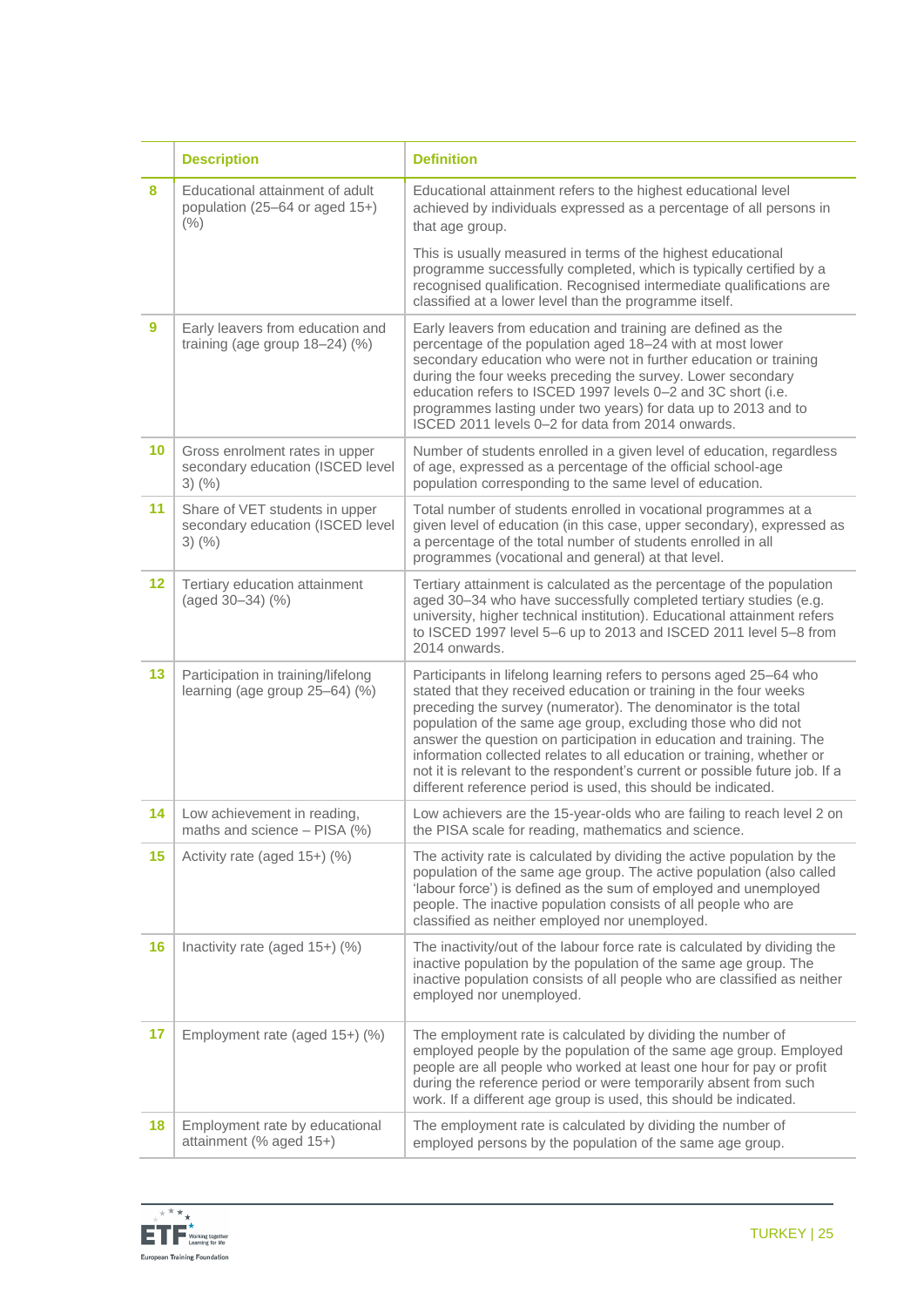|    | <b>Description</b>                                                    | <b>Definition</b>                                                                                                                                                                                                                                                                                                                                                                                                                                                                                                                                                                                                                                                                                                                                                                                                                                                                                                                         |
|----|-----------------------------------------------------------------------|-------------------------------------------------------------------------------------------------------------------------------------------------------------------------------------------------------------------------------------------------------------------------------------------------------------------------------------------------------------------------------------------------------------------------------------------------------------------------------------------------------------------------------------------------------------------------------------------------------------------------------------------------------------------------------------------------------------------------------------------------------------------------------------------------------------------------------------------------------------------------------------------------------------------------------------------|
|    |                                                                       | Employed persons are all persons who worked at least one hour for<br>pay or profit during the reference period or were temporarily absent<br>from such work. If a different age group is used, this should be<br>indicated.                                                                                                                                                                                                                                                                                                                                                                                                                                                                                                                                                                                                                                                                                                               |
|    |                                                                       | Educational levels refer to the highest educational level successfully<br>completed. Three levels are considered: Low (ISCED level 0-2),<br>Medium (ISCED level 3-4) and High (ISCED 1997 level 5-6, and<br>ISCED 2011 level 5-8).                                                                                                                                                                                                                                                                                                                                                                                                                                                                                                                                                                                                                                                                                                        |
| 19 | Employment by sector (%)                                              | This indicator provides information on the relative importance of<br>different economic activities with regard to employment. Data are<br>presented by broad branches of economic activity (i.e.<br>Agriculture/Industry/Services) based on the International Standard<br>Industrial Classification of All Economic Activities (ISIC). In Europe,<br>the NACE classification is consistent with ISIC.                                                                                                                                                                                                                                                                                                                                                                                                                                                                                                                                     |
| 20 | Incidence of self-employment (%)                                      | The incidence of self-employment is expressed by the self-employed<br>(i.e. employers + own-account workers + contributing family workers)<br>as a proportion of the total employed.                                                                                                                                                                                                                                                                                                                                                                                                                                                                                                                                                                                                                                                                                                                                                      |
| 21 | Incidence of vulnerable<br>employment (%)                             | The incidence of vulnerable employment is expressed by the own-<br>account workers and contributing family workers as a proportion of the<br>total employed.                                                                                                                                                                                                                                                                                                                                                                                                                                                                                                                                                                                                                                                                                                                                                                              |
| 22 | Unemployment rate (aged 15+)<br>(% )                                  | The unemployment rate represents unemployed people as a<br>percentage of the labour force. The labour force is the total number of<br>people who are employed or unemployed. Unemployed people<br>comprise those aged 15-64 or 15+ who were without work during the<br>reference week; are currently available for work (were available for<br>paid employment or self-employment before the end of the two weeks<br>following the reference week); are actively seeking work, i.e. had<br>taken specific steps in the four-week period ending with the reference<br>week to seek paid employment or self-employment, or had found a<br>job to start later (within a period of, at most, three months).                                                                                                                                                                                                                                   |
| 23 | Unemployment rate by<br>educational attainment (aged 15+)<br>(% )     | The unemployment rate represents unemployed people as a<br>percentage of the labour force. The labour force is the total number of<br>people who are employed or unemployed. Unemployed people<br>comprise those aged 15-64 or 15+ who were without work during the<br>reference week; are currently available for work (were available for<br>paid employment or self-employment before the end of the two weeks<br>following the reference week); are actively seeking work (had taken<br>specific steps in the four-week period ending with the reference week<br>to seek paid employment or self-employment, or had found a job to<br>start later (within a period of, at most, three months)). Educational<br>levels refer to the highest educational level successfully completed.<br>Three levels are considered: Low (ISCED level 0-2), Medium (ISCED<br>level 3-4) and High (ISCED 1997 level 5-6, and ISCED 2011 level 5-<br>8) |
| 24 | Long-term unemployment rate<br>(aged 15+) (%)                         | The long-term unemployment rate is the share of people in the total<br>active population who have been unemployed for 12 months or more,<br>expressed as a percentage. The duration of unemployment is defined<br>as the duration of a search for a job or as the period of time since the<br>last job was held (if this period is shorter than the duration of the<br>search for a job).                                                                                                                                                                                                                                                                                                                                                                                                                                                                                                                                                 |
| 25 | Youth unemployment rate (aged<br>$15 - 24$ $\left(\frac{9}{6}\right)$ | The youth unemployment ratio is calculated by dividing the number of<br>unemployed people aged 15–24 by the total population of the same<br>age group.                                                                                                                                                                                                                                                                                                                                                                                                                                                                                                                                                                                                                                                                                                                                                                                    |

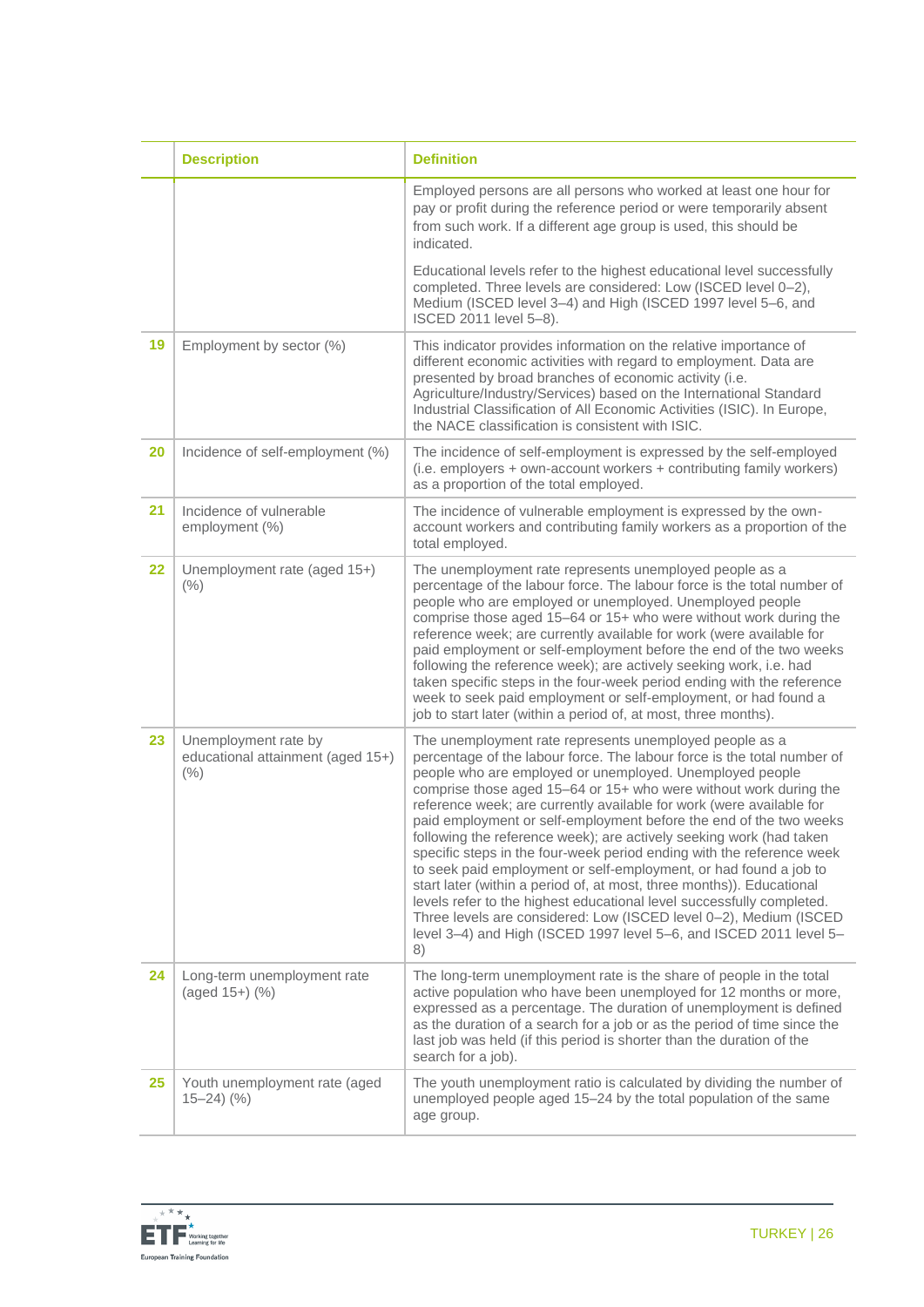|    | <b>Description</b>                                                                         | <b>Definition</b>                                                                                                                                                                                                                                                                                                                                                                                                                                                                                                                |
|----|--------------------------------------------------------------------------------------------|----------------------------------------------------------------------------------------------------------------------------------------------------------------------------------------------------------------------------------------------------------------------------------------------------------------------------------------------------------------------------------------------------------------------------------------------------------------------------------------------------------------------------------|
| 26 | Proportion of people aged 15-24<br>not in employment, education or<br>training (NEETs) (%) | The indicator provides information on young people aged 15–24 who<br>meet the following two conditions: first, they are not employed (i.e.<br>unemployed or inactive according to the ILO definition); and second,<br>they have not received any education or training in the four weeks<br>preceding the survey. Data are expressed as a percentage of the total<br>population of the same age group and gender, excluding the<br>respondents who have not answered the question on participation in<br>education and training. |

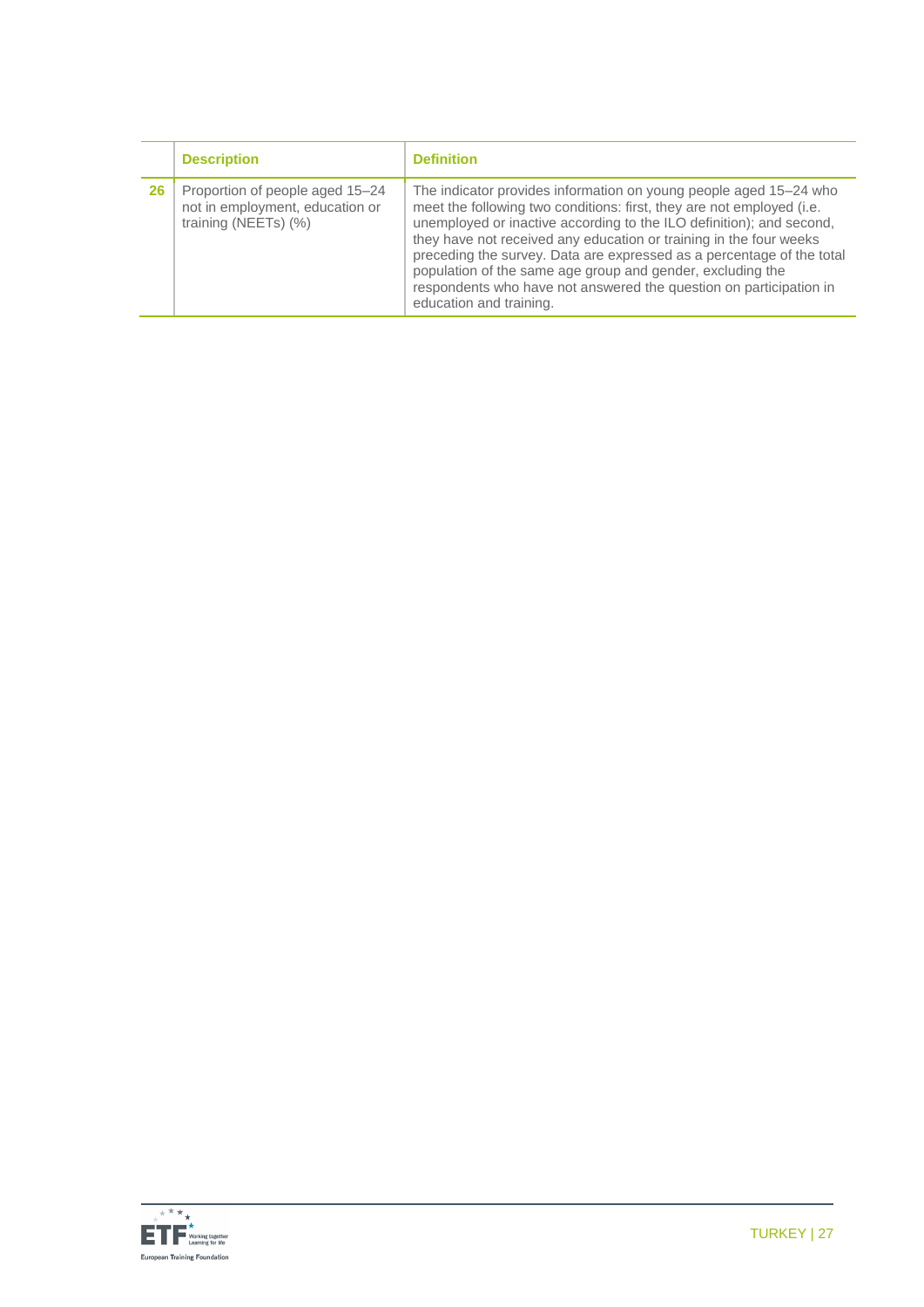## **REFERENCES**

European Training Foundation (ETF, 2020), *Assessment of Policies for Human Capital in Turkey*, [POLICIES FOR HUMAN CAPITAL DEVELOPMENT IN TURKEY | ETF \(europa.eu\)](https://www.etf.europa.eu/en/publications-and-resources/publications/trp-assessment-reports/turkey-2020)

European Training Foundation (ETF, 2020), *Turkey Quality Assurance in Vocational Education and Training*, [https://www.etf.europa.eu/sites/default/files/2021-01/quality\\_assurance\\_in\\_vet\\_turkey.pdf](https://www.etf.europa.eu/sites/default/files/2021-01/quality_assurance_in_vet_turkey.pdf)

European Training Foundation, 2021, *[The future of skills: A case study of the automotive sector in](https://www.etf.europa.eu/en/publications-and-resources/publications/future-skills-case-study-automotive-sector-turkey)  [Turkey | ETF \(europa.eu\)](https://www.etf.europa.eu/en/publications-and-resources/publications/future-skills-case-study-automotive-sector-turkey)*

ETF, *SELFIE for work-based learning pilots in Georgia, Montenegro, Serbia and Turkey* [https://www.etf.europa.eu/en/publications-and-resources/publications/selfie-work-based-learning](https://www.etf.europa.eu/en/publications-and-resources/publications/selfie-work-based-learning-pilots-georgia-montenegro-serbia)[pilots-georgia-montenegro-serbia](https://www.etf.europa.eu/en/publications-and-resources/publications/selfie-work-based-learning-pilots-georgia-montenegro-serbia)

Ministry of National Education of Turkey, *Turkey's Education Vision 2023*, MoNE, Ankara, 2018. Last accessed October 2021 at: https://planipolis.iiep.unesco.org/sites/default/files/ressources/ turkey\_education\_vision\_2023.pdf

MoNE (Ministry of National Education of Turkey), '*MEB-World Bank Self-Schooling and Distance Education Project*', News, [online], MoNE, Ankara, 2020. Last accessed October 2021 at: www.meb. gov.tr/meb-world-bank-safe-schooling-and-distance-education-project/haber/21536/en

JRC and ETF (Joint Research Centre and European Training Foundation), Yildirim, S. with Brolpito, A. and Hippe, R., *SELFIE WBL pilot country report: Turkey*, ETF, Turin, 2021e. Last accessed September 2021 at: SELFIE in Turkey | Open Space (europa.eu)

OECD (2021), *OECD Employment Outlook 2021*: Navigating the COVID-19 Crisis and Recovery, OECD Publishing, Paris, [https://doi.org/10.1787/5a700c4b-en.](https://doi.org/10.1787/5a700c4b-en)

OECD (2021), *Employment Outlook 2021* Navigating the COVID-19 Crisis and Recovery, [OECD](https://www.oecd-ilibrary.org/employment/oecd-employment-outlook-2021_5a700c4b-en)  [iLibrary | OECD Employment Outlook 2021: Navigating the COVID-19 Crisis and Recovery \(oecd](https://www.oecd-ilibrary.org/employment/oecd-employment-outlook-2021_5a700c4b-en)[ilibrary.org\)](https://www.oecd-ilibrary.org/employment/oecd-employment-outlook-2021_5a700c4b-en)

OECD (2021), *Employment Outlook 2021*, https://www.oecd-ilibrary.org/employment/oecdemployment-outlook-2021\_5a700c4b-en

OECD (2021), *TURKEY Economic Policy Reforms 2021: GOING FOR GROWTH* © OECD 2021 OECD (2021),<https://www.oecd.org/economy/growth/Turkey-country-note-going-for-growth-2021.pdf>

OECD (2021), *Economic Surveys: Turkey*, [https://www.oecd.org/economy/surveys/TURKEY-2021-](https://www.oecd.org/economy/surveys/TURKEY-2021-OECD-economic-survey-overview.pdf) [OECD-economic-survey-overview.pdf](https://www.oecd.org/economy/surveys/TURKEY-2021-OECD-economic-survey-overview.pdf)

*OECD (2021), Skills Outlook 2021: Learning for Life*, OECD Publishing, Paris, *<https://doi.org/10.1787/0ae365b4-en>*.

OECD (2021), *OECD Economic Outlook, Interim Report September 2021: Keeping the Recovery on Track*, OECD Publishing, Paris, *<https://doi.org/10.1787/490d4832-en>*.

OECD, (2021), *Education at a Glance 2021*: OECD Indicators, [https://www.oecd](https://www.oecd-ilibrary.org/sites/bf1a85fe-en/index.html?itemId=/content/component/bf1a85fe-en)[ilibrary.org/sites/bf1a85fe-en/index.html?itemId=/content/component/bf1a85fe-en#](https://www.oecd-ilibrary.org/sites/bf1a85fe-en/index.html?itemId=/content/component/bf1a85fe-en)

OECD, (2021), *Education Turkey Policy Outlook and Turkey Policy Brief* [https://www.tog.org.tr/wp](https://www.tog.org.tr/wp-content/uploads/2021/01/Policy-Brief-Final.pdf)[content/uploads/2021/01/Policy-Brief-Final.pdf\)](https://www.tog.org.tr/wp-content/uploads/2021/01/Policy-Brief-Final.pdf).

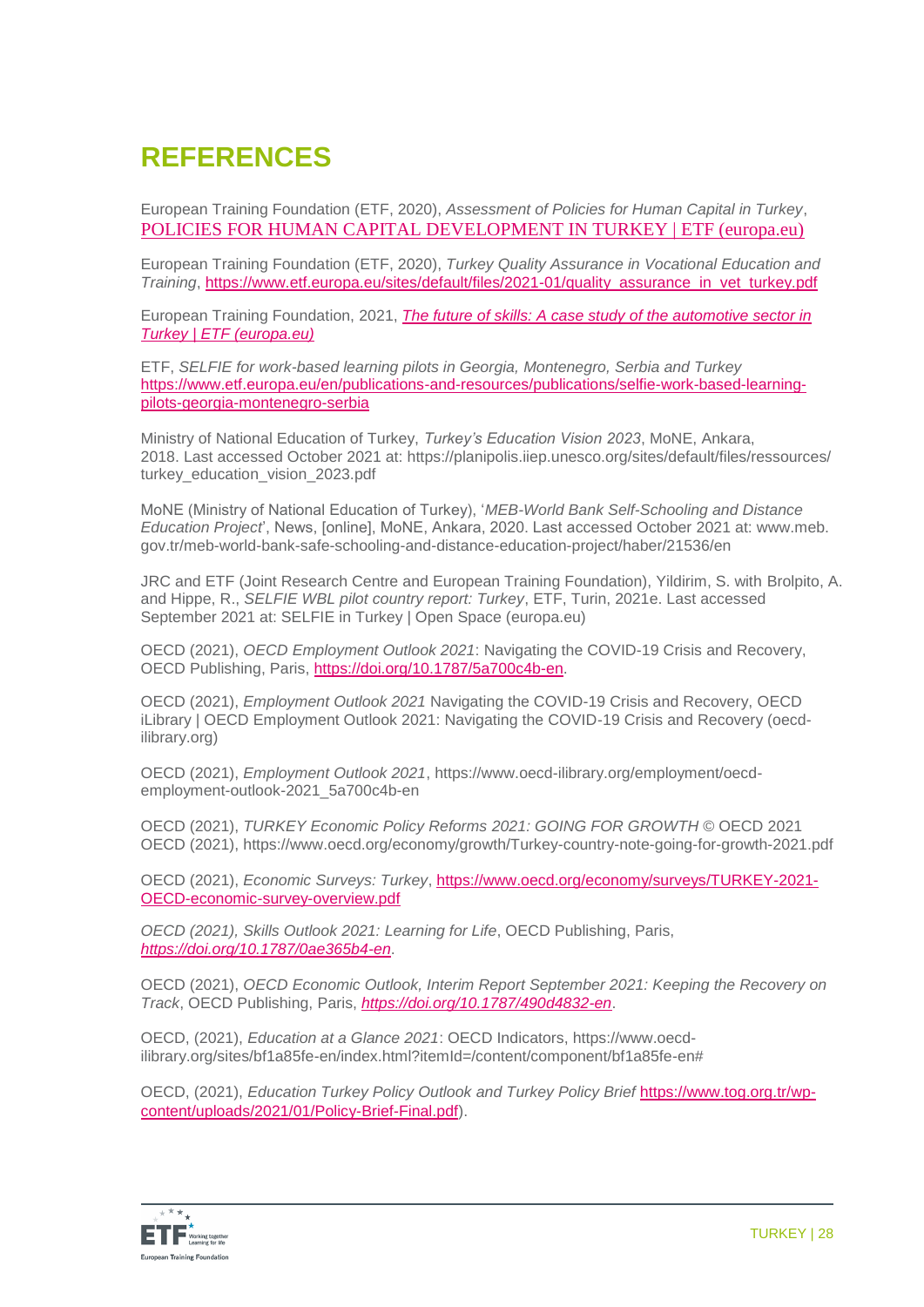OECD (2020), *Education Policy Outlook Turkey*, 2021 https://www.oecdilibrary.org/fr/education/education-policy-outlook-in-turkey\_b7c69f4c-en

OECD (2021), *Unemployment rate (indicator*). doi: 10.1787/52570002 en <https://data.oecd.org/unemp/unemployment-rate.htm>

OECD (2021), *[Turkey, working time and its regulation in OECD countries](https://www.oecd-ilibrary.org/sites/5a700c4b-en/1/3/5/index.html?itemId=/content/publication/5a700c4b-en&_csp_=d31326a7706c58707d6aad05ad9dc5ab&itemIGO=oecd&itemContentType=book)*: How much do we work and how Working time and its regulation in OECD [countries: How much do we work and how? | OECD](https://www.oecd-ilibrary.org/sites/5a700c4b-en/1/3/5/index.html?itemId=/content/publication/5a700c4b-en&_csp_=d31326a7706c58707d6aad05ad9dc5ab&itemIGO=oecd&itemContentType=book)  Employment Outlook 2021: [Navigating the COVID-19 Crisis and Recovery | OECD iLibrary \(oecd](https://www.oecd-ilibrary.org/sites/5a700c4b-en/1/3/5/index.html?itemId=/content/publication/5a700c4b-en&_csp_=d31326a7706c58707d6aad05ad9dc5ab&itemIGO=oecd&itemContentType=book)[ilibrary.org\)](https://www.oecd-ilibrary.org/sites/5a700c4b-en/1/3/5/index.html?itemId=/content/publication/5a700c4b-en&_csp_=d31326a7706c58707d6aad05ad9dc5ab&itemIGO=oecd&itemContentType=book)

Turkey Statistical Office, *Labour Force Statistics, March 2021, <https://data.tuik.gov.tr/Bulten/Index?p=Labour-Force-Statistics-March-2021-37481&dil=2>*

World Bank, *Turkey Economic Monitor*, April 2021: *Navigating the Waves*© 2021 International Bank for Reconstruction and Development [file:///C:/Users/LKI/Downloads/Turkey-Economic-Monitor-](file:///C:/Users/LKI/Downloads/Turkey-Economic-Monitor-Navigating-the-Waves.pdf)[Navigating-the-Waves.pdf](file:///C:/Users/LKI/Downloads/Turkey-Economic-Monitor-Navigating-the-Waves.pdf)

World Bank,' *Safe Schooling and Distance Education Project***'**, Euro 143.8 million (US Dollar 160 million equivalent) loan to the Republic of Turkey, [Responding to Covid-19 and Looking Beyond:](https://www.worldbank.org/en/news/press-release/2020/06/25/responding-to-covid-19-and-looking-beyond-turkey-invests-in-safer-schooling-and-distance-education-with-the-world-bank-support)  [Turkey Invests in Safer Schooling and Distance Education with the World Bank Support](https://www.worldbank.org/en/news/press-release/2020/06/25/responding-to-covid-19-and-looking-beyond-turkey-invests-in-safer-schooling-and-distance-education-with-the-world-bank-support)

World Bank, *Turkey Jobs Diagnostic* © 2019 International Bank for Reconstruction and Development / The World Bank. 1818 H Street NW, Washington, DC 20433, USA. Internet: [www.worldbank.org.](http://www.worldbank.org/)

Gentilini, U. (2020), '*Weekly social protection links: 04 September 2020*', Socialprotection.org [https://socialprotection.org/discover/blog/weekly-social-protection-links-04](https://socialprotection.org/discover/blog/weekly-social-protection-links-04-september-2020) [september-2020](https://socialprotection.org/discover/blog/weekly-social-protection-links-04-september-2020)

Turkish Employment Agency (İŞKUR) (2021), *Kisa calisma odenegi, Genel bilgiler* <https://www.iskur.gov.tr/isveren/kisa-calisma-odenegi/genel-bilgiler/>

ISKUR (2021), *Nakdi ucret destegi* [https://www.iskur.gov.tr/is-arayan/issizlik-sigortasi/nakdi-ucret](https://www.iskur.gov.tr/is-arayan/issizlik-sigortasi/nakdi-ucret-destegi/#:~:text=Koronavir%C3%BCs%20(Covid%2D19)%20salg%C4%B1n%C4%B1n%C4%B1n,ve%20%C4%B0%C5%9EKUR%20taraf%C4%B1ndan%20yap%C4%B1lan%20%C3%B6demedir)[destegi/#:~:text=Koronavir%C3%BCs%20\(Covid%2D19\)%20salg%C4%B1n%C4%B1n%C4%B1n,ve](https://www.iskur.gov.tr/is-arayan/issizlik-sigortasi/nakdi-ucret-destegi/#:~:text=Koronavir%C3%BCs%20(Covid%2D19)%20salg%C4%B1n%C4%B1n%C4%B1n,ve%20%C4%B0%C5%9EKUR%20taraf%C4%B1ndan%20yap%C4%B1lan%20%C3%B6demedir) [%20%C4%B0%C5%9EKUR%20taraf%C4%B1ndan%20yap%C4%B1lan%20%C3%B6demedir.](https://www.iskur.gov.tr/is-arayan/issizlik-sigortasi/nakdi-ucret-destegi/#:~:text=Koronavir%C3%BCs%20(Covid%2D19)%20salg%C4%B1n%C4%B1n%C4%B1n,ve%20%C4%B0%C5%9EKUR%20taraf%C4%B1ndan%20yap%C4%B1lan%20%C3%B6demedir)

[Mahmut Ozer](https://www.researchgate.net/profile/Mahmut-Ozer)*, Background of Problems in Vocational Education and Training and Its Road Map to Solution in Turkey's Education Vision 2023,* [Ministry of National Education Turkey,](https://www.researchgate.net/institution/Ministry_of_National_Education_Turkey) April 2019, [Journal](https://www.researchgate.net/journal/Journal-of-Higher-Education-and-Science-2146-5959)  [of Higher Education and Science](https://www.researchgate.net/journal/Journal-of-Higher-Education-and-Science-2146-5959) 9(1):1, DOI[:10.5961/jhes.2019.304](http://dx.doi.org/10.5961/jhes.2019.304)*,* Mesleki ve teknik eğitimde sorunların arka planı ve Türkiye'nin 2023 eğitim vizyonunda çözüme yönelik yol haritası. *Yükseköğretim ve Bilim Dergisi/Journal of Higher Education and Science, 9*(1), 1-11. <https://doi.org/10.5961/jhes.2019.304>

[Gozde Meseli Teague,](https://socialprotection.org/discover/blog/authors/author/23361) '*Turkey's Labor Market Policy in 2020: Success or Failure*', [https://socialprotection.org/discover/blog/turkey%E2%80%99s-labor-market-policy-2020-success-or](https://socialprotection.org/discover/blog/turkey%E2%80%99s-labor-market-policy-2020-success-or-failure)[failure\(](https://socialprotection.org/discover/blog/turkey%E2%80%99s-labor-market-policy-2020-success-or-failure)04/03/2021)

Tunç Erdal Akdur, *Turkey Country Report on ICT in Education,2017, [http://www.eun.org/documents/411753/839549/Country+Report+Turkey+2017.pdf/054bdb93-3978-](http://www.eun.org/documents/411753/839549/Country+Report+Turkey+2017.pdf/054bdb93-3978-42bf-8040-ee590f9efe13) [42bf-8040-ee590f9efe13](http://www.eun.org/documents/411753/839549/Country+Report+Turkey+2017.pdf/054bdb93-3978-42bf-8040-ee590f9efe13)*

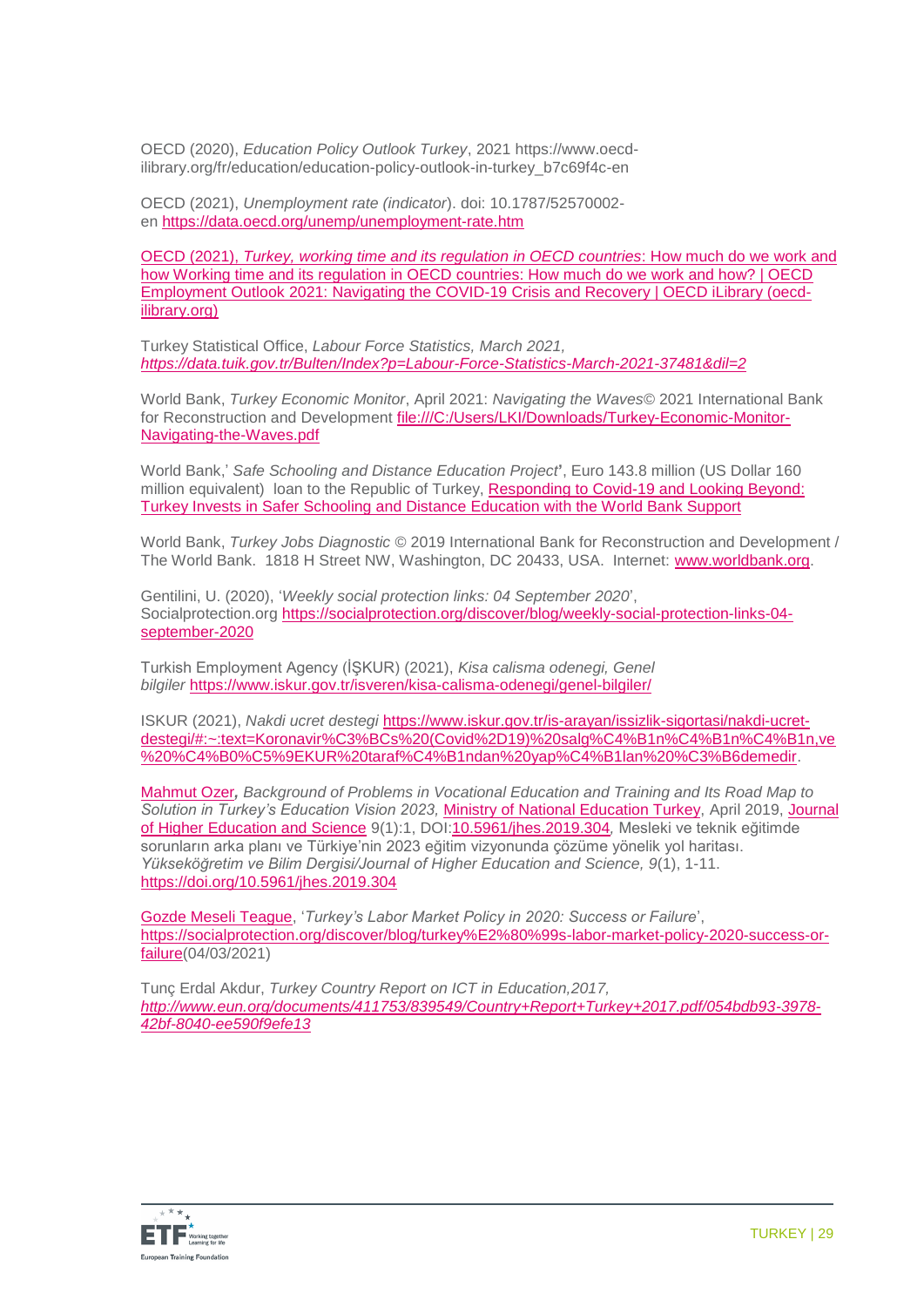# **LIST OF ACRONYM[S](http://www.skdturkiye.org/en)**

- BCSD Turkey-Business Council for Sustainable Development Turkey
- Dig Comp European Digital Competence Framework for Citizens
- EAfA European Alliance for Apprenticeship
- EBA Turkey's digital education platform/ Türk Milli Eğitim Sistemi
- EBRD European Bank for Reconstruction and Development
- ESNN Emergency Social Safety Net
- ETF European Training Foundation
- EU European Union
- ICT Information and communication technology
- İŞKUR Turkish Employment Agency
- IT Information technology
- JRC Joint Research Centre (European Commission's science and knowledge service)
- LFS Labour Force Survey
- MÜSIAD Turkey's Independent Industrialists and Businesspersons Association
- MoNE -Ministry of National Education (Turkey)
- NEET Not in Education, Employment, or Training
- OECD Organization for Economic Co-operation and Development
- PIAAC Programme for the International Assessment of Adult Competencies
- PISA Programme for International Student Assessment

SELFIE Self-reflection on effective learning by fostering the use of innovative educational technologies [tool]

- SELFIE WBL SELFIE [tool] for work-based learning
- SSDE Safe Schooling and Distance Education Project
- SuTP Syrian under Temporary Protection
- TFP Total Factor Productivity

TIMMS Trends in International Mathematics and Science Study TOBB- The Union of Chambers and Commodity Exchanges of Turkey (TOBB)SME Small and Medium-sized Enterprise

İŞKUR Turkish Employment Agency

TUIK Agency of Statistics under the Republic of Turkey

TURKONFED- Turkish Enterprise and Business Confederation

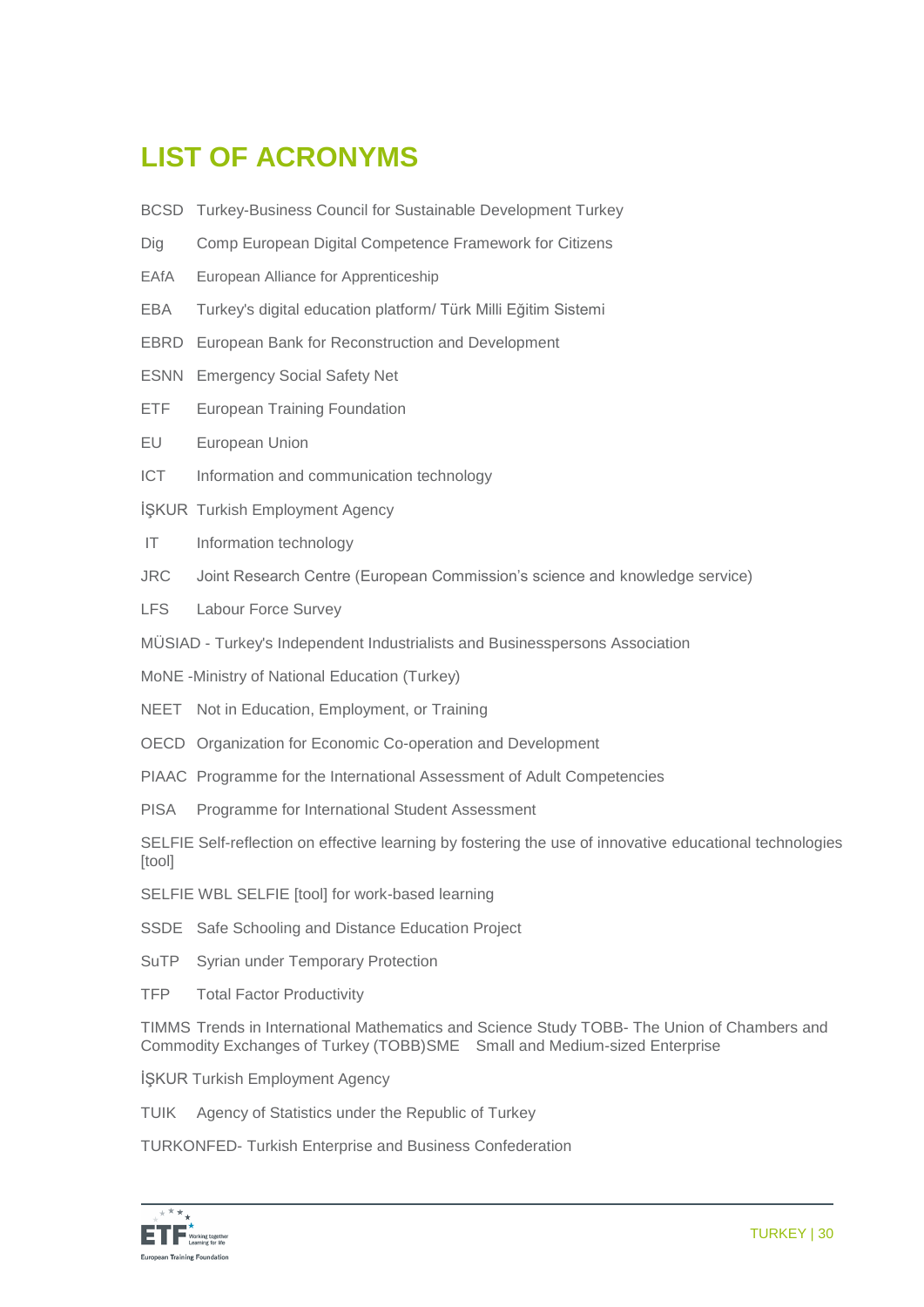- TUSIAD- Turkish Industry & Business Association
- TUIK Agency of Statistics under the Republic of Turkey
- UN United Nations
- VTAH Vocational and Technical Anatolian High Schools
- VTC Vocational Training Centres (). WB
- VET Vocational education and training
- WBL Work-based learning